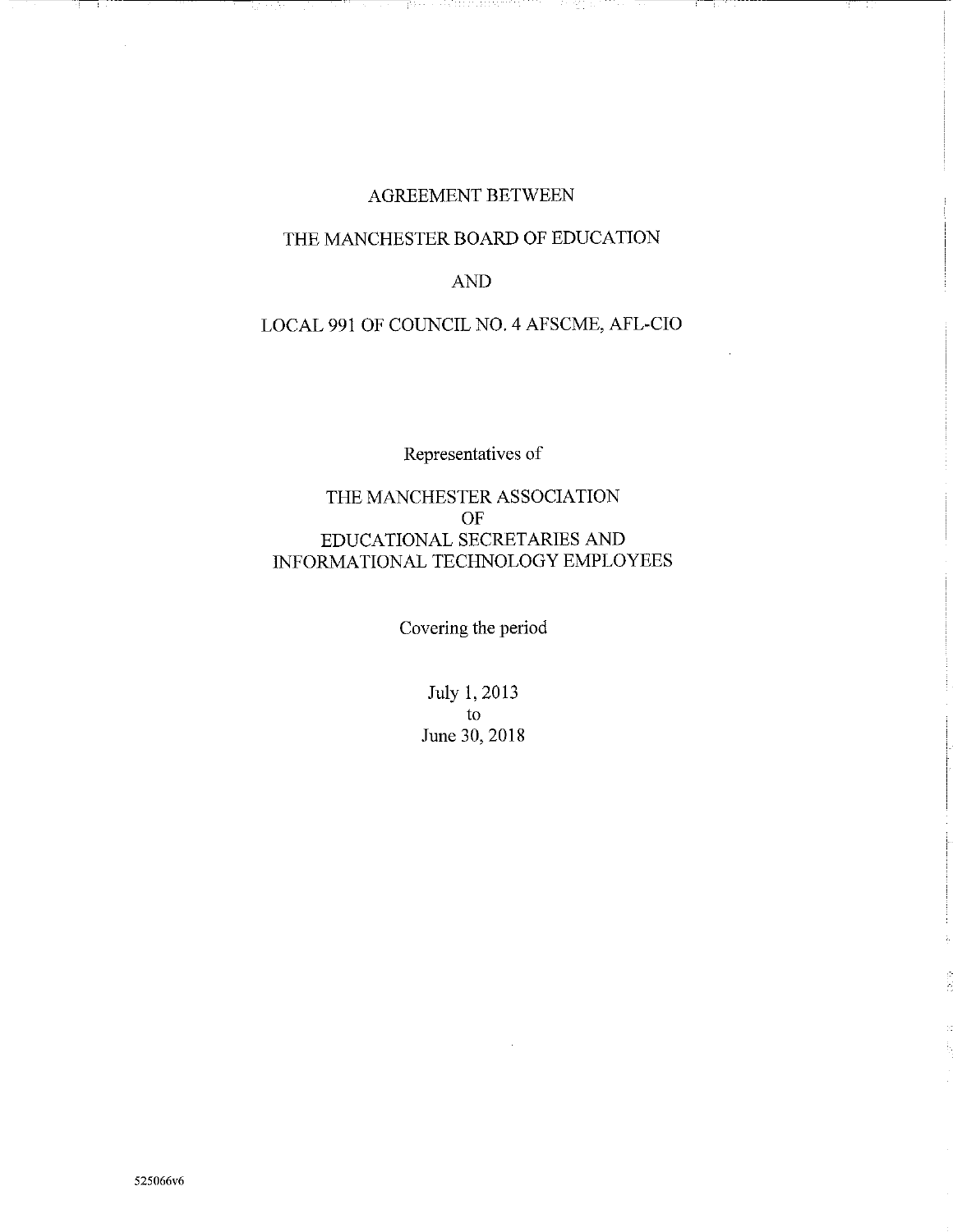# TABLE OF CONTENTS

an mara

BS:

ada ay isang mga bago

an and speech medicinity of the state

| ARTICLE XI - GENERAL CONDITIONS AFFECTING SALARIES 13 |
|-------------------------------------------------------|
|                                                       |
|                                                       |
|                                                       |
|                                                       |
|                                                       |
|                                                       |
|                                                       |
|                                                       |
|                                                       |
|                                                       |
|                                                       |
|                                                       |
|                                                       |
|                                                       |
|                                                       |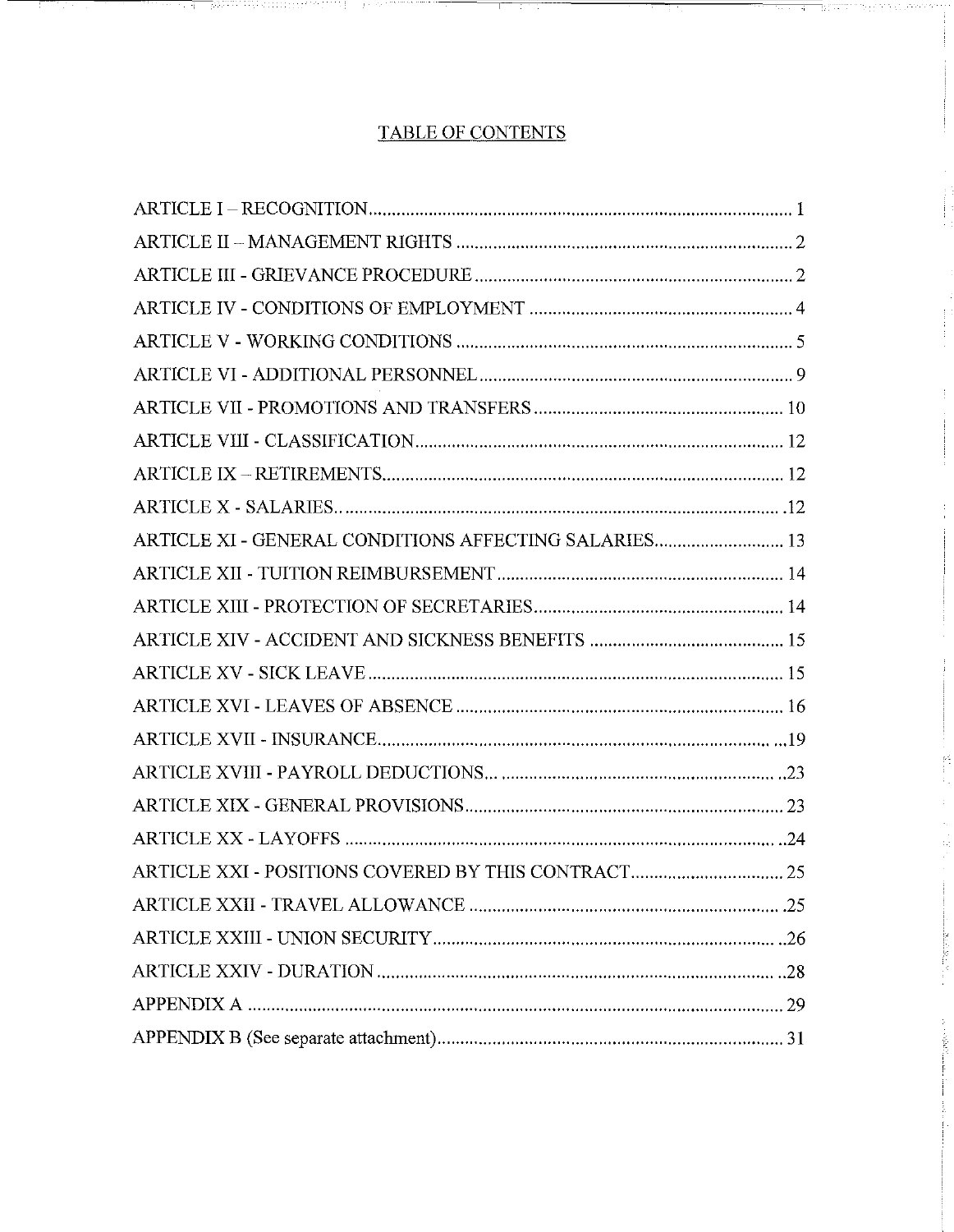### AGREEMENT between THE MANCHESTER BOARD OF EDUCATION and LOCAL 991 OF COUNCIL NO. 4 AFSCME, AFL-CIO

This Agreement is entered into by and between the Manchester Board of Education and/or its successors (hereinafter referred to as the "Board") and Local 991 of Council No.4, American Federation of State, County and Municipal Employees, AFL-CIO, (hereinafter referred to as the "Union").

#### ARTICLE I- RECOGNITION

1.0 The Board recognizes the Union as the sole and exclusive bargaining agent for the purposes of collective bargaining on matters of wages, hours and other conditions of employment for all secretarial employees in the public school system of the Town of Manchester serving in positions listed on Appendix A and all employees in the classification of Information Systems Technician, whether or not paid from funds obtained from State or Federal legislation, with the exception of the Secretary to the Superintendent, the Secretary to the Director of Human Resources, the Payroll Supervisor and the Information Systems Supervisor.

1.1 No job classification included in the bargaining unit under Section 1.0 shall be reclassified outside the unit as defined above without the mutual consent of the parties.

1.2 Prior to any Board action regarding the establishment of any new position or elimination of any existing position, an opportunity shall be provided for Union representatives to express their position directly with the Superintendent regarding such proposed action, and to mutually agree on a salary classification in cases when a new position is established or an existing official job description is revised.

1.3 It is the intent and purpose of the parties hereto that their agreements promote and improve the quality of secretarial work in the public school system of the Town of Manchester, provide for orderly professional negotiations between the Board and the Union, and secure prompt and fair disposition of grievances so as to promote positive influences upon the operation of the school program.

1.4 As used in this Agreement, the term "secretary" or "secretarial employee" shall mean an employee holding a secretarial position within the bargaining unit. As used in this Agreement, the term "Information Systems Technician" shall mean an employee holding the position of Information Systems Technician. As used in this Agreement, the term "employee" shall mean an individual employed in any position within this bargaining unit.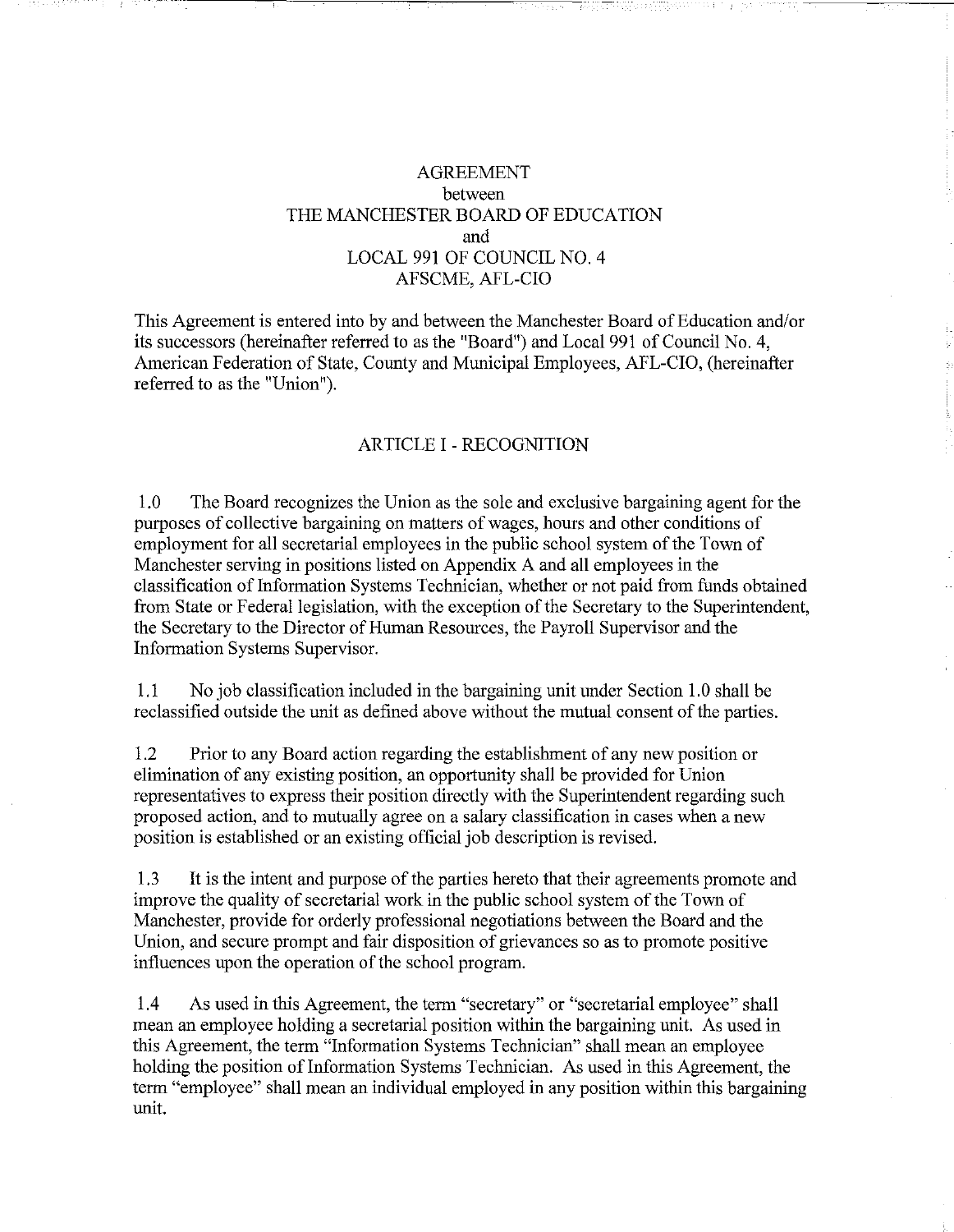1.5 As used in this Agreement, the term "Superintendent" shall mean "the Superintendent or the Superintendent's designee."

#### ARTICLE II- MANAGEMENT RIGHTS

2.0 Unless expressly limited or relinquished herein by a specific section of this Agreement, the rights, power and authority held by the Board and any of its departments pursuant to any Charter, general or specific statute, ordinance, regulation or other lawful provision over matters involving the Manchester Public Schools, and the complete operational control over the policies, practices, procedures and regulations with respect to its employees shall remain vested solely and exclusively with the Board.

#### ARTICLE III- GRIEVANCE PROCEDURE

3.0 The purpose of this procedure is to provide an orderly method for adjusting grievances. Grievances arising out of matters covered by this Agreement and any questions arising out of employer-employee relationships will be processed in the following manner:

Step 1 - The aggrieved employee and/or his/her Union Steward shall take up the grievance or dispute with the employee's immediate superior. The immediate superior shall adjust the matter at once, or notify the employee and his/her Steward of his/her decision in writing within five (5) days from the day the matter is presented.

Step 2 - If the matter has not been settled, it may be presented in writing (such presentation must be made within fifteen (15) days of receipt of the Level I response), by the Steward and/or the President and/or Vice-President of the Union to the Superintendent. The Superintendent shall, within ten (10) days from the date the matter is submitted to him/her, arrange a meeting with all those concerned present, to review the facts and shall adjust the matter at once or notify the employee, the President and Vice-President of the Union and the Council #4 Representative of his decision in writing, within ten (10) days after the day of the meeting.

Step 3 - If the grievance is not settled by Step 2 within the required time, the Union may submit such grievance to the Board of Education. Such submission must be in writing and received by the Board within five (5) working days from the date of the Superintendent's decision. The Board of Education will hear the grievance within fifteen (15) working days after receiving the written grievance and will render a written decision within ten  $(10)$  working days.

Step 4 - If the grievance remains unsettled it may then be submitted to arbitration, at the request of the Union only. The Union, at its sole discretion, may submit the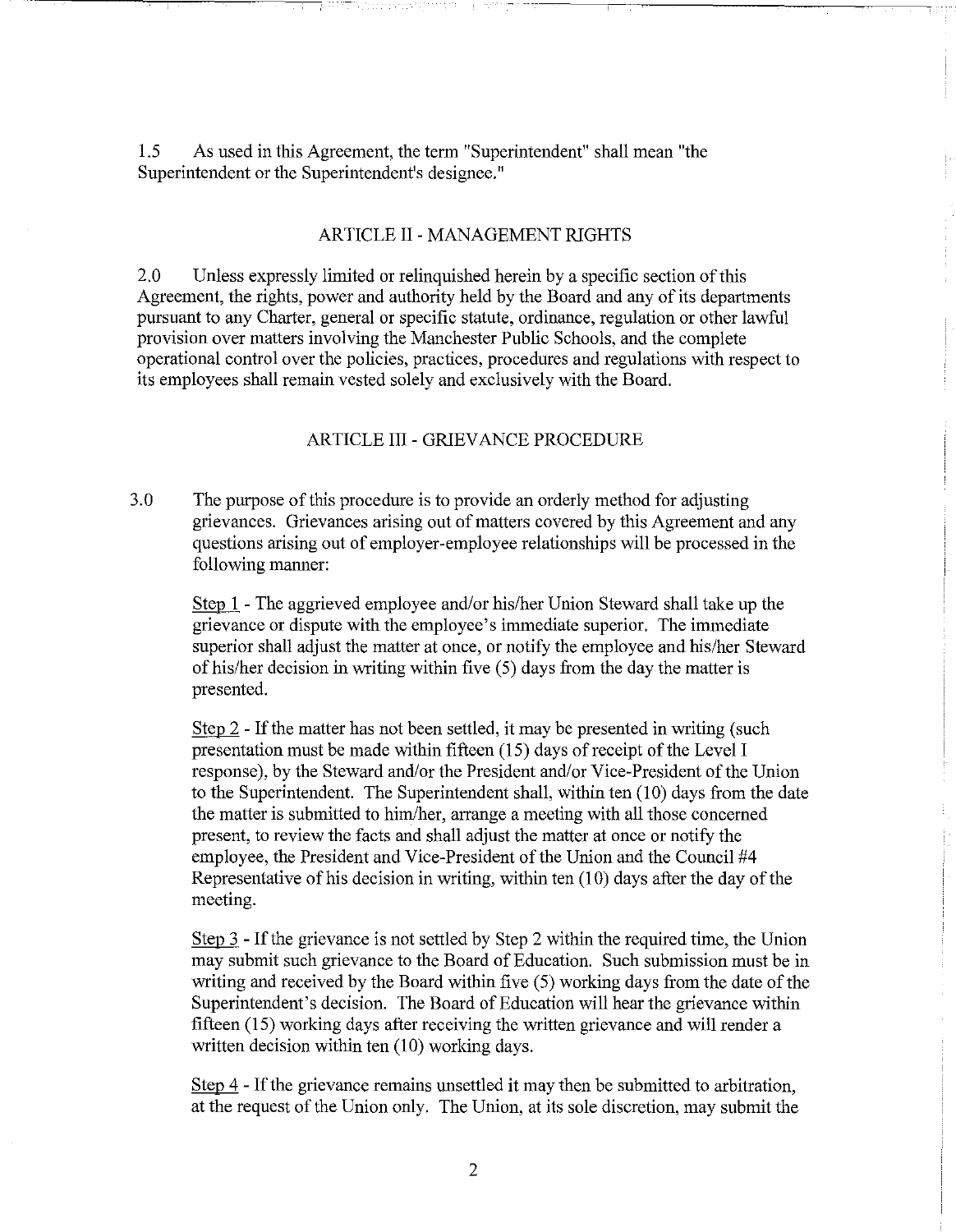grievance to Arbitration by the SBMA or the AAA, with expenses equally divided between the Board of Education and the Union. Such submission must be within thirty (30) calendar days of receipt of the Level Three decisions. The Board of Education may remove a grievance submitted to the SBMA to AAA by sending written notice to the Union and filing with AAA within thirty (30) calendar days of the SBMA submission. If such removal is made all expenses shall be paid by the Board of Education. The decision of the arbitrators shall be final and binding upon the parties. The arbitrators shall be bound by and must comply with all the terms of the Agreement and shall have no power to add to, subtract from or in any way, modify the provisions of this Agreement.

3.1 Level One - One official shall be designated by the Union for the purposes of adjusting a grievance. No more than five (5) members shall be afforded the necessary time for contract negotiations. In both occurrences there shall be no loss of pay. The Union Staff Representative may be present at any grievance/negotiations session in addition to the numbers specified in this article.

Level Two- Shall include all of the above and in addition the Union President or designee.

- 3.2 The services of the Council #4 Representative shall be available to the complainant on any step of the grievance procedure.
- 3.3 Failure of the employees or the Union to insist upon compliance with any provision of this Agreement at any given time or times under any given set or sets of circumstances shall not operate to waive or modify such provision, or in any manner whatsoever to render it unenforceable, as to any other time or times or as to any other occurrence or occurrences, whether the circumstances are, or are not, the same.
- 3.4 No grievance may be filed more than sixty (60) calendar days after the occurrence of the Date of the following events:
	- A. The knowledge of the occurrence of the condition giving rise to the grievance;
	- B. Written notice of said condition to the employee or employees involved.
- 3.5 Officers and/or Stewards of the Union, as shall be designated by the Union for the purposes of adjusting grievances and/or contract negotiations, shall be afforded the necessary amount of time, without loss of pay or benefits, to conduct such business.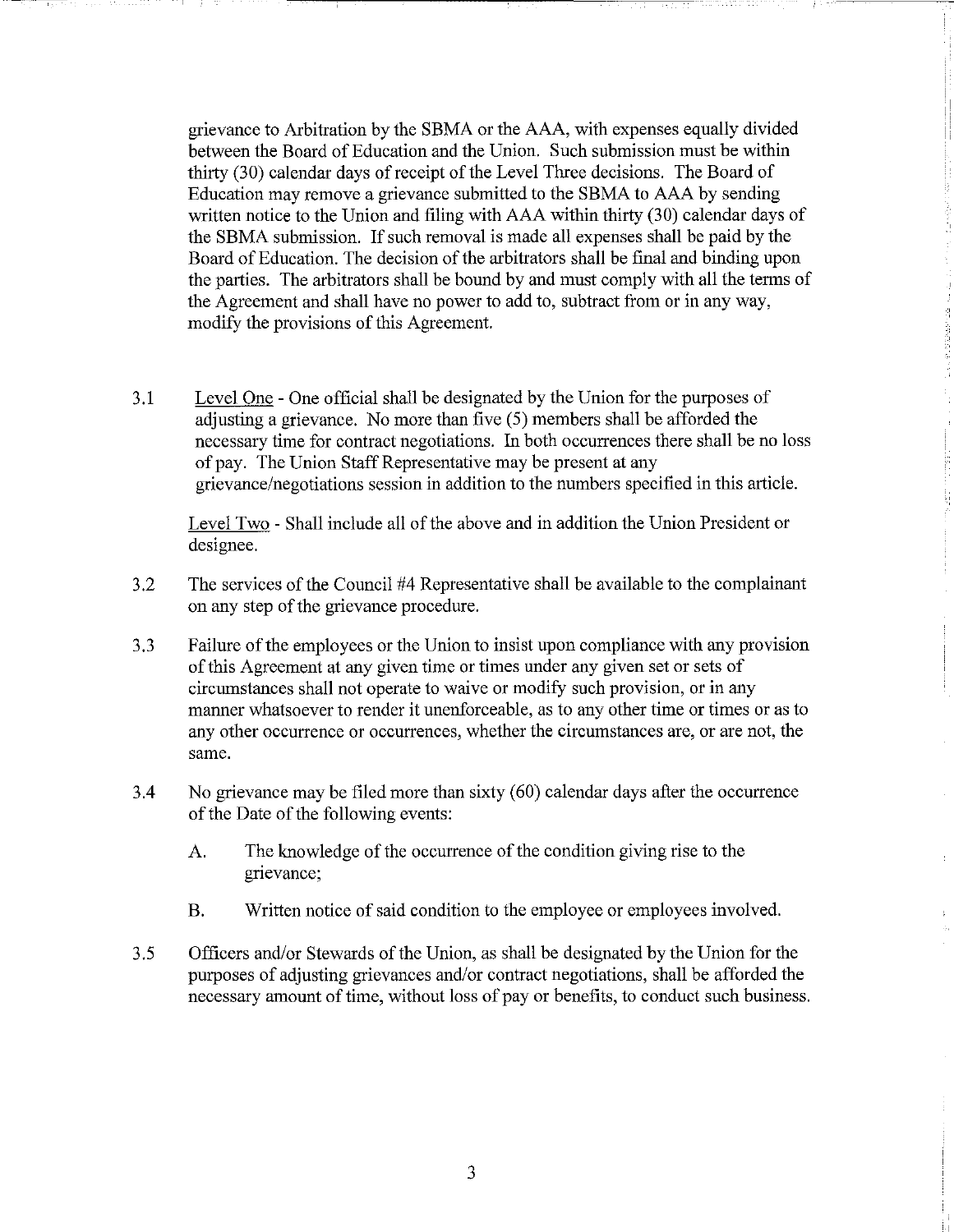### ARTICLE IV - CONDITIONS OF EMPLOYMENT

#### 4.0 SELECTIONS

The Central Office staff member in charge of personnel shall be responsible for the selection, employment, duties and transfer of office personnel after an interview with the prospective supervisor. It shall be established policy to secure the most competent candidate in accordance with salary schedule and without discrimination against any qualified candidate because of political, religious, or labor union affiliation, or on the basis of race, age, creed, color, national origin, genetic information, marital status, sexual orientation, gender identity or expression or physical or mental disability.

#### 4.1 PROBATION

All new employees shall be subject to a probationary period of sixty (60) working days and shall have no seniority rights or recourse to the grievance procedure during this period, but shall be subject to all other provisions of this Agreement. The administration shall have the authority to extend the probationary period beyond sixty (60) working days for an additional period of time not to exceed thirty (30) working days upon notification to the employee and the Union of said extension and the reasons for the extension. During such probationary period it shall be the sole responsibility of the Central Office staff member in charge of personnel to evaluate performance and if deemed unsatisfactory, issue a formal notice of termination. Probationary employees shall acquire length of service records as of the date of their hiring.

The basis for selection of new employees shall be test scores, qualifications per Article 4.1 of this Agreement, an interview with the prospective administrative and/or supervisory personnel and an evaluation of previous work experience. All new hires will begin on the first step of the salary schedule for the appropriate classification. It is agreed that it is normally desirable that employees receive three (3) days' training.

#### 4.2 DISCIPLINARY ACTION

- A. All disciplinary action will be for just cause and subject to the grievance procedure starting at Level Two. Notice of intent to dismiss shall be in the form of a written statement from the Central Office.
- B. All disciplinary actions shall be applied in a fair manner and shall not be inconsistent with the infraction for which the disciplinary action is being taken.
- C. Disciplinary actions shall include (1) a verbal warning; (2) written warning; (3) suspension without pay for a period not to exceed five (5) days; (4) discharge, and shall follow this order. The Superintendent reserves the right to deviate from the above procedure in extreme cases.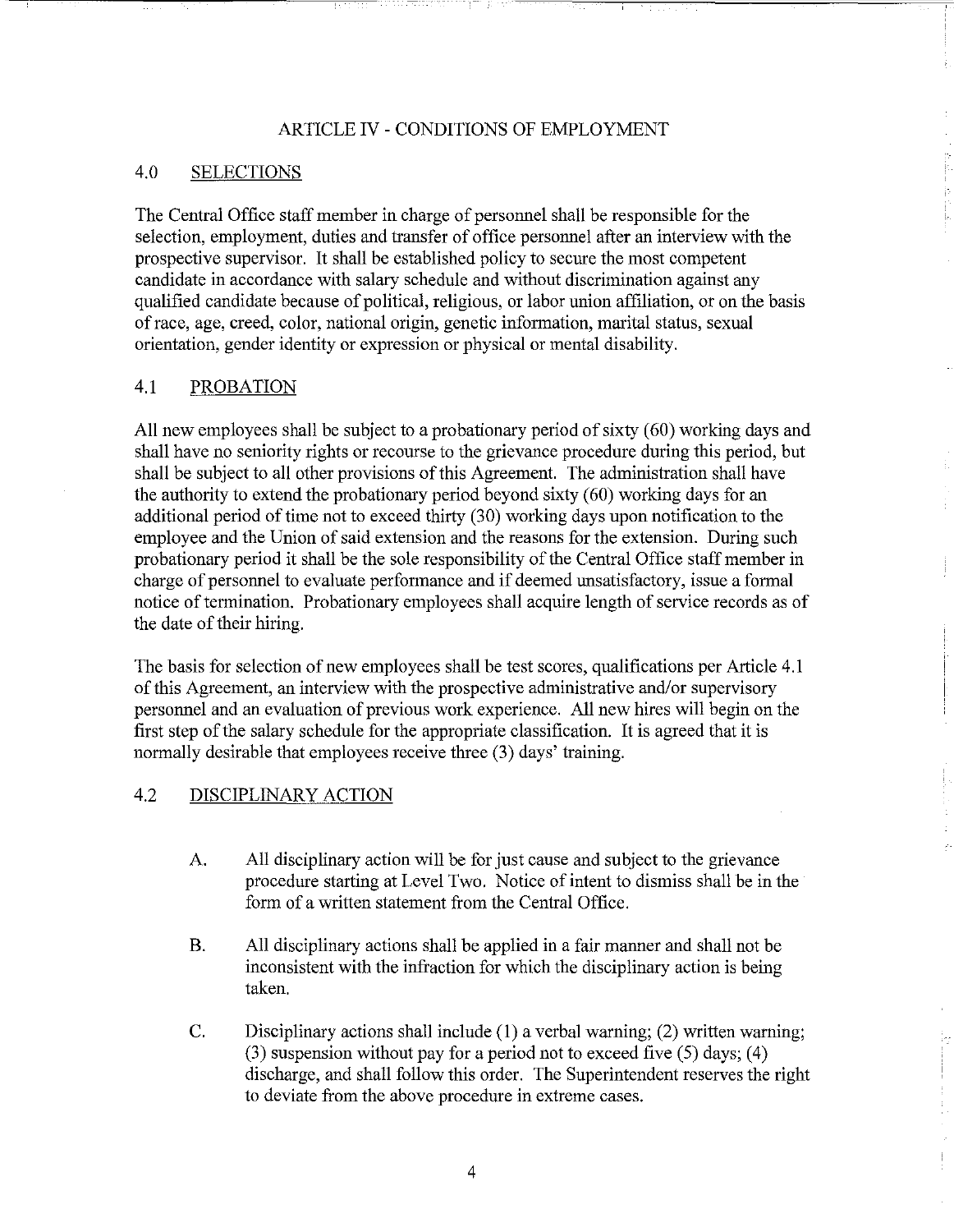- D. The Superintendent shall, at the time disciplinary action is taken (except verbal warnings), furnish the employee and the President of the Union, in writing, a statement of reasons for such action and the period of time for which any such suspension is to be effective.
- E. If the employer has reason to reprimand an employee, it shall be done in a manner that will not embarrass the employee before other employees or in public.

### 4.3 RESIGNATIONS

- A. A written notice of resignation should be filed with the Central Office staff member in charge of personnel at least two weeks in advance of separation. This notice should include a statement of the reasons for this action.
- B. An employee who resigns in good standing shall be entitled to pay up to and including the last day of work.
- C. In addition, the employee shall be paid for vacation time which has accrued but has not been talcen.
- D. An employee who terminates his/her services with the Board and is reemployed within six  $(6)$  months shall have sick leave accrued at the time of termination restored to his/her credit.

### 4.4 EVALUATIONS

All employees will be evaluated by the Building Principal and/or Supervisor. Original copies of the evaluation must be submitted to Human Resources in January and June of each year.

# ARTICLE V - WORKING CONDITIONS

### 5.0 WORKING HOURS

- A. When finalized, the Board shall provide a copy of the ensuing year's school calendar to the Union President.
- B. 40-week employees will follow the school calendar. Forty-week employees shall work two hundred (200) days per year, comprised of: the student school year, the holidays provided for in Section 5.5 of this agreement, and any additional days needed to arrive at the required two hundred (200) day working year.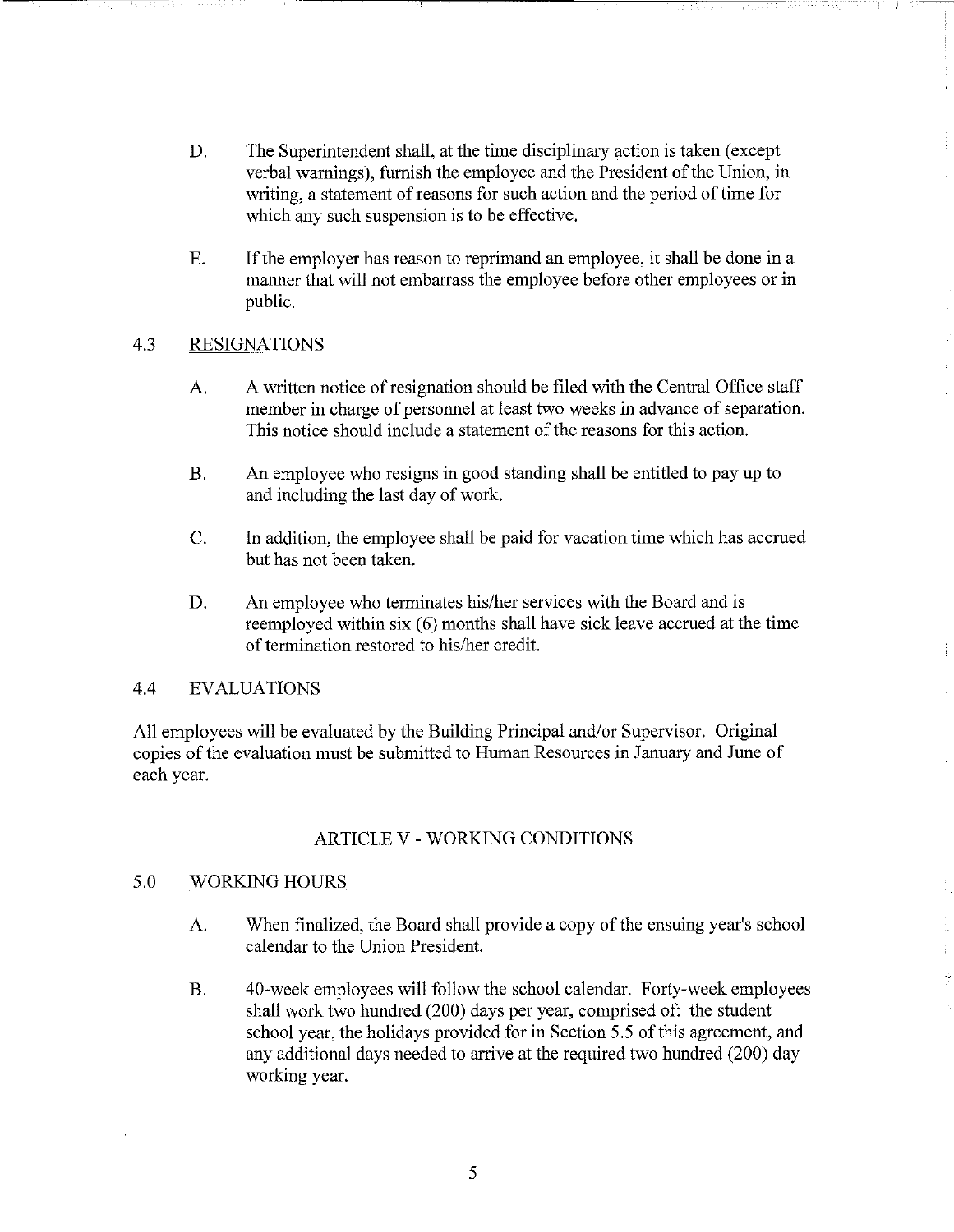44- week employees will work as follows: two hundred and twenty (220) days, comprised of: the student school year, the holidays provided for in Section 5.5 of this agreement, and any additional days needed to arrive at the required two hundred and twenty (220) day working year.

#### 5.1 WORK WEEK

The standard work week for secretarial employees and information systems technicians shall consist of thirty-seven and one-half  $(37.5)$  hours, seven and one-half  $(7.5)$  hours per day, Monday through Friday, plus a one half hour minimum daily lunch period which must be taken by the employee.

The standard work day shall begin no earlier than 6:30 a.m. and end no later than 5:30 p.m. Adjustments to the work day may be made by the mutual agreement of the employee and the supervisor.

# 5.2 WEATHER CONDITIONS

On a day when school is closed or has a late opening because of weather conditions but offices are open, 52-week bargaining unit members will be expected to report to work in a safe and timely marmer within ninety (90) minutes of their start time. Employees will be charged with vacation if they fail to report to work.

If the Superintendent of Schools determines that, due to weather conditions or other emergency circumstances, any secretarial employee should be dismissed early, said employee will not suffer any loss of pay for that day. Any 52-week employee ordered not to report to work shall suffer no loss of pay.

40/44 week employees must work the student school year and make up any weather days the same as students. These days will be made up at the end of the school year. If those days are exhausted, then April vacation days will be used.

#### 5.3 OVERTIME

- A. An employee who works at the request of the supervisor or the Superintendent on a Saturday or in excess forty (40) hours, shall be compensated at the rate of time and one-half.
- B. An employee who works at the request of the supervisor or the Superintendent on a Sunday or holiday shall be compensated at the rate of double time.

Effective July 1, 2014, when an Information Technology Employee is called in for work outside his/her regularly scheduled working hours, he/she shall be paid a minimum of four (4) hours at time and one-half his/her regular hourly rate if the call-back is Monday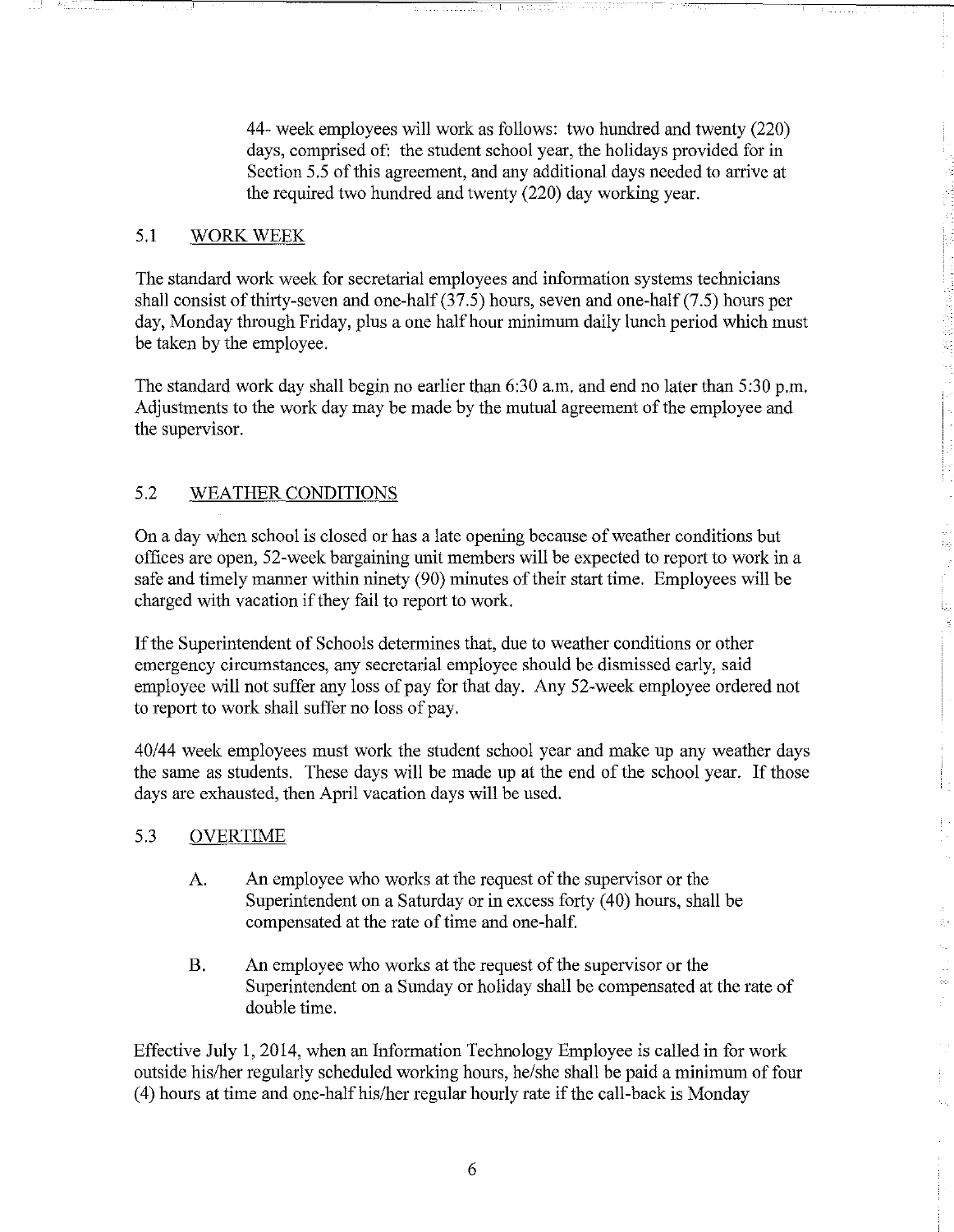through Saturday; double time his/her hourly rate if call-back is on Sunday or holiday plus holiday pay. If, in the opinion of the Department Head, it is advisable to hold an employee called back for work, the employee so called may be held for the full period of four (4) hours or longer.

# 5.4 ABSENCES

- A. When a staff member finds it necessary to be absent, the supervisor must be notified immediately and the automated substitute system contacted.
- B. A list of available secretarial substitutes shall be furnished to each location where secretaries work by October I of each year. The Personnel Department of the Board of Education shall send notification of additions and deletions to the substitute list periodically.

# 5.5 HOLIDAYS

- A. Secretaries employed on a 52-week basis shall be granted the following holidays with pay: New Year's Day; Martin Luther King Day; Presidents' Day; Good Friday; Memorial Day, Independence Day; Labor Day; Columbus Day; Veteran's Day; Thanksgiving Day; day after Thanksgiving and Christmas Day; and one floating holiday to be selected by mutual agreement between the employee and his or her supervisor.
- B. Information Systems Technicians shall be granted the following holidays with pay: New Year's Day; Martin Luther King Day; Presidents' Day; Good Friday; Memorial Day, Independence Day; Labor Day; Columbus Day; Veteran's Day; Thanksgiving Day; day after Thanksgiving and Christmas Day; and one floating holiday to be selected by mutual agreement between the employee and his or her supervisor.
- C. All 52-week employees will work a four-hour day on Christmas Eve day (starting at their regular start time), as long as students have no school on Christmas Eve day.
- D. All employees will work a six -hour day (starting at their regular start time) on the day before Thanksgiving, as long as students continue to have a halfday.
- E. All other half days that appear on the school calendar are full work days for the secretarial staff.
- F. Secretaries employed on a 40-week basis work a 200-day schedule encompassing the school calendar. Secretaries employed on a 44-week basis work a 220-day schedule encompassing the school calendar. The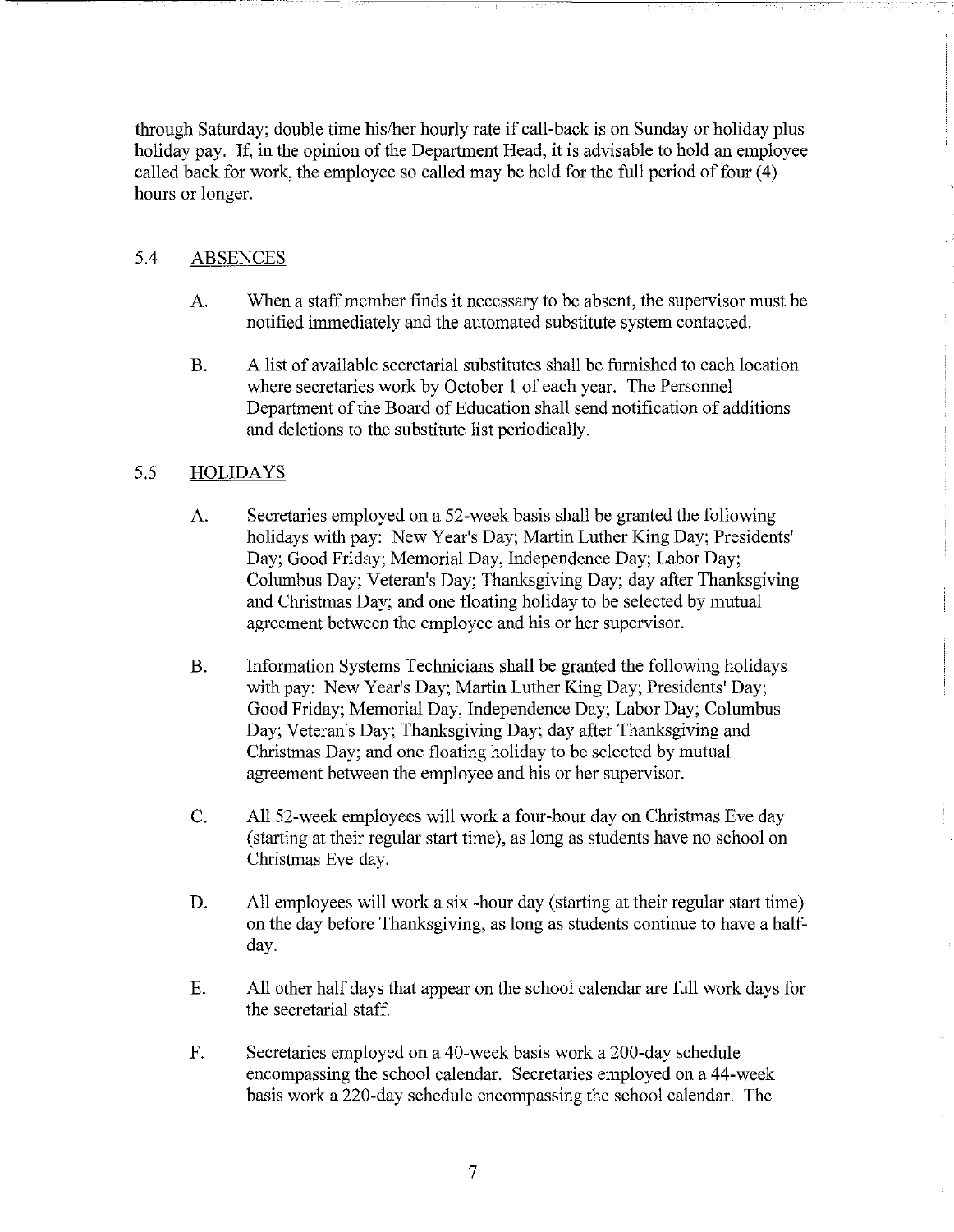holidays included in the pay of a 40-week or 44-week secretary are as follows: New Year's Day; Martin Luther King Day, President's Day, Good Friday; Memorial Day; Columbus Day; Veteran's Day; Thanksgiving Day; day after Thanksgiving; and Christmas Day.

--------------------------~--~----------~~---- --------

40-week secretaries and 44-week secretaries shall receive the following day off without pay: Labor Day. However, effective with the 2010-11 school year, if the student school year begins prior to Labor Day, 40-week and 44 week employees will receive Labor Day as a paid holiday.

- G. Holidays occurring on a Saturday will be observed on the preceding Friday ifthere is no school on said Friday. Holidays occurring on Sunday will be observed the following day if there is no school on said Monday.
- H. When school is in session during any of the holidays listed above, a compensating day will be designated as a substitute for said holiday.
- I. In the event a holiday occurs during the paid vacation of any employee, he/she shall be entitled to an additional vacation day with pay.

# 5.6 VACATIONS

A. All vacation days shall be accrued on a monthly basis, from July 1 through June 30. During the first year of employment, employees shall earn vacation on a pro-rated basis at the rate of one (1) day for each month worked, except that vacation pay shall not accrue for the first two (2) months of service. During subsequent years of employment, employees shall accrue vacation on a monthly basis, based on rate of accrual equal to one-twelfth of the total number of days of vacation per year for which the employee is eligible in accordance with this section. When an employee becomes eligible for a greater number of vacation days in accordance with this section, the employee's increased vacation accrual rate shall become effective on the employee's anniversary date, based on the completion of the years of service set forth in this section.

The 52-week employee's date of employment will be used to determine the amount of vacation time due. These employees will take all vacation time earned or ten  $(10)$  working days, whichever is less, during the year following the anniversary date on which it is earned. Any additional earned vacation time may be carried over from one vacation year to the next to permit a maximum accumulation of not more than forty (40) days. Effective June 30,2010, the maximum vacation accumulation shall be reduced from forty (40) days to thirty (30) days. Effective June 30,2011, the maximum vacation accumulation shall be reduced from thirty (30) days to twenty-five (25) days. Such accumulated vacation time is to be taken at a time subject to the supervisor's approval.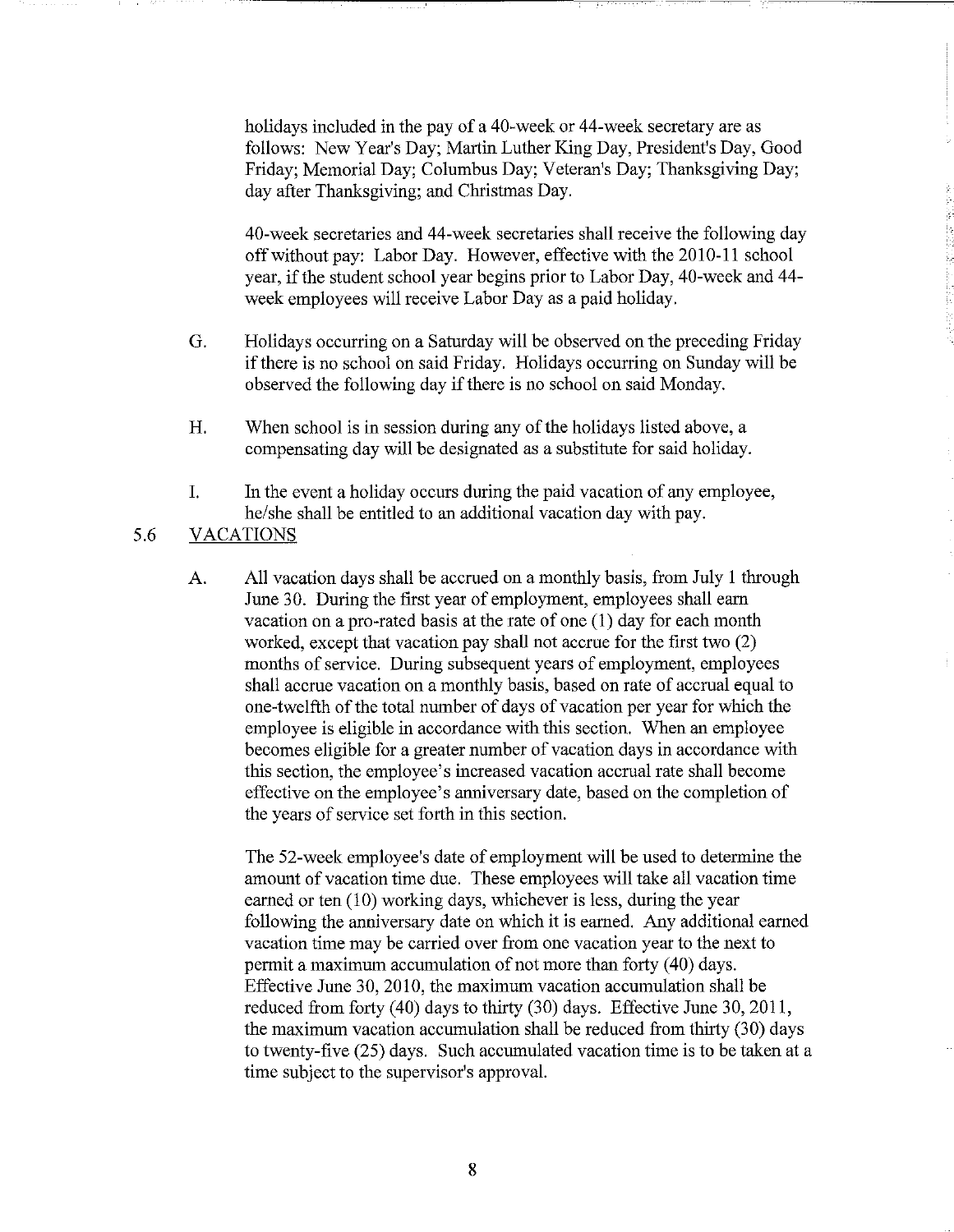- B. Employees employed on a 52-week basis who desire to take a vacation prior to their anniversary date shall be entitled to a vacation with pay of one (1) working day for each month of service, except that vacation pay shall not accrue for the first two months of service.
- C. Employees employed on a 52-week basis who have completed one (1) year of continuous service shall be entitled to ten  $(10)$  working days vacation pay.
- D. Employees employed on a 52-week basis who have completed five (5) years of continuous service shall be entitled to fifteen (15) working days vacation.
- E. Employees employed on a 52-week basis with over five (5) years of service shall receive one (1) additional vacation day for each two (2) years of continuous service over five (5) years until fifteen (15) years of service is reached at which time the employee shall be entitled to twenty (20) working days.
- F. Vacation time is to be taken at a time subject to the supervisor's approval. Vacation may be taken in increments of one day or one-half of a day.
- G. To maintain the operating efficiency of any department whenever there shall be a conflict in requesting vacation dates within the department, preference shall be given to employees according to seniority.

### 5.7 EMPLOYEE FACILITIES

The Board shall endeavor to furnish each building with proper facilities and equipment, within the limitations of the Board's budget, in order that personnel will be able to function efficiently. All employees shall be guaranteed a parking space at a reasonable proximity to their work area.

#### ARTICLE VI- ADDITIONAL PERSONNEL

6.0 The Board and the Union agree that prior to any Board action regarding the establishment of any new positions or the elimination of any existing positions involving secretarial personnel, an opportunity should be provided for Union representatives to meet with the Superintendent and the Board and express their views directly regarding any such proposed action, priorities or projects.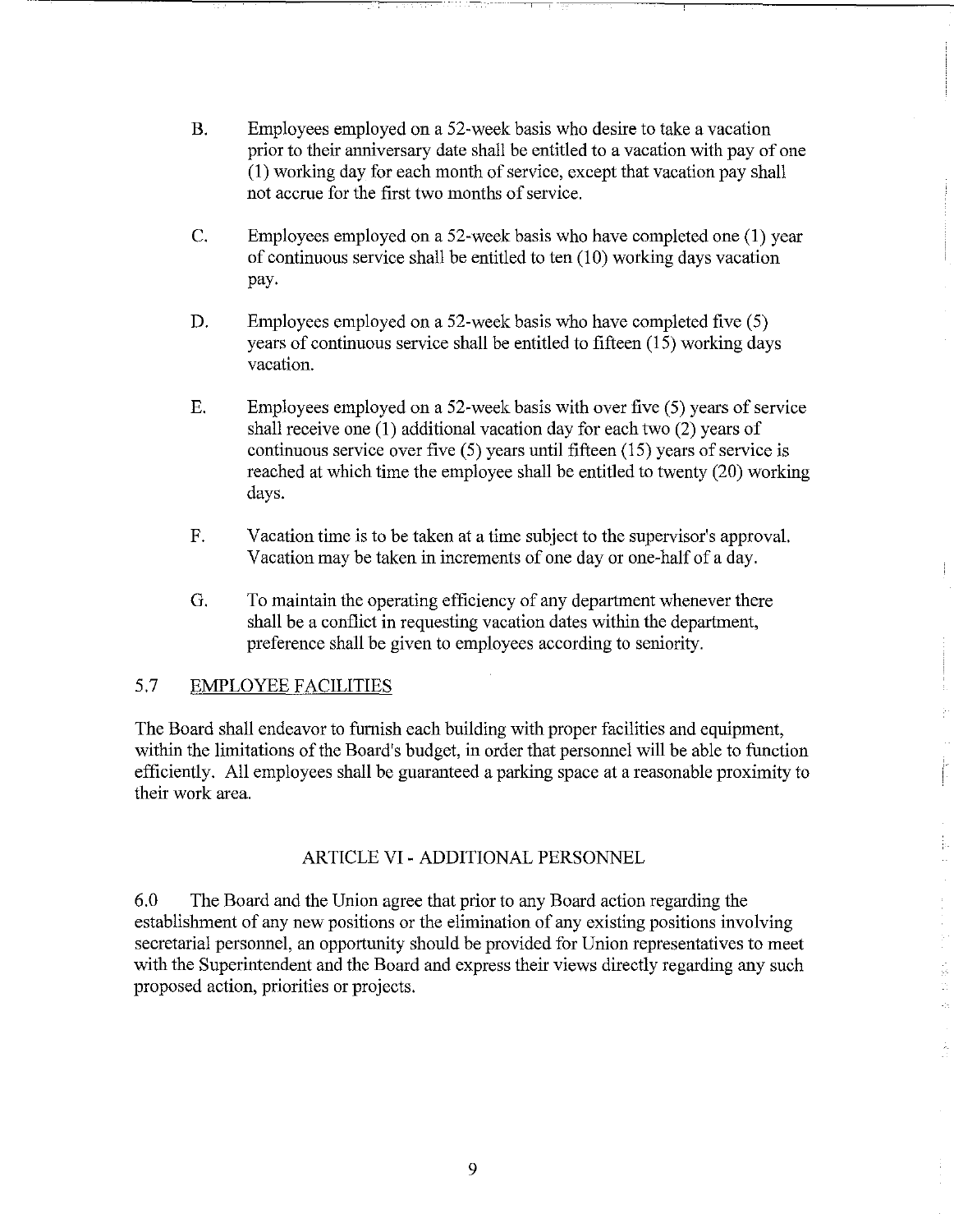#### ARTICLE VII - PROMOTIONS AND TRANSFERS

 $-1.5$ 

#### 7.0 PROMOTIONS

- A. Promotional positions are defined as positions that are on a higher salary classification than the salary classification presently held.
- B. Selection for promotion shall be based on test scores, satisfactory past performance, as well as an interview with the prospective administrative and/or supervisory personnel. In the event two or more applicants are ranked equal, then seniority shall be the deciding factor for awarding the promotion. In the event the most senior qualified applicant is not selected, the supervisor shall provide a detailed written statement as to why. Such reasons shall not be arbitrary or capricious. This document shall not become a part of the employee's personnel file.
- C. The Board shall test all bargaining unit applicants for promotional positions, but selection for promotion shall be limited to those who successfully pass the Board examination.

#### 7.1 TRANSFERS

A. When a secretarial vacancy occurs or a new secretarial position is created, notice of such vacancy or newly created position shall be made known to all secretaries presently employed via e-mail and automated phone system five (5) working days during the school year and ten (10) weekdays (excluding holidays and weekends) during periods of vacation and/or summer schedules). When a vacancy occurs or a new position is created within the Information Systems Technician classification, notice of such vacancy or newly created position shall be made known to all Information Systems Technicians presently employed via e-mail and automated phone system five (5) working days during the school year and ten (10) weekdays (excluding holidays and weekends) during periods of vacation and/or sunnner schedules). Such notices shall clearly outline the qualifications for the position and shall specify whether the position is permanent or a temporary replacement for an employee on leave of absence.

Employees who wish to transfer to another position in the same classification may apply for such transfer in accordance with the Board posting. Applicants for lateral transfer or lower classification positions shall not be subject to any testing procedure. Applications for lateral transfers or to lower classification positions shall be granted based on seniority.

The Administration may transfer employees from one assigmnent or location to another within classification as business needs dictate upon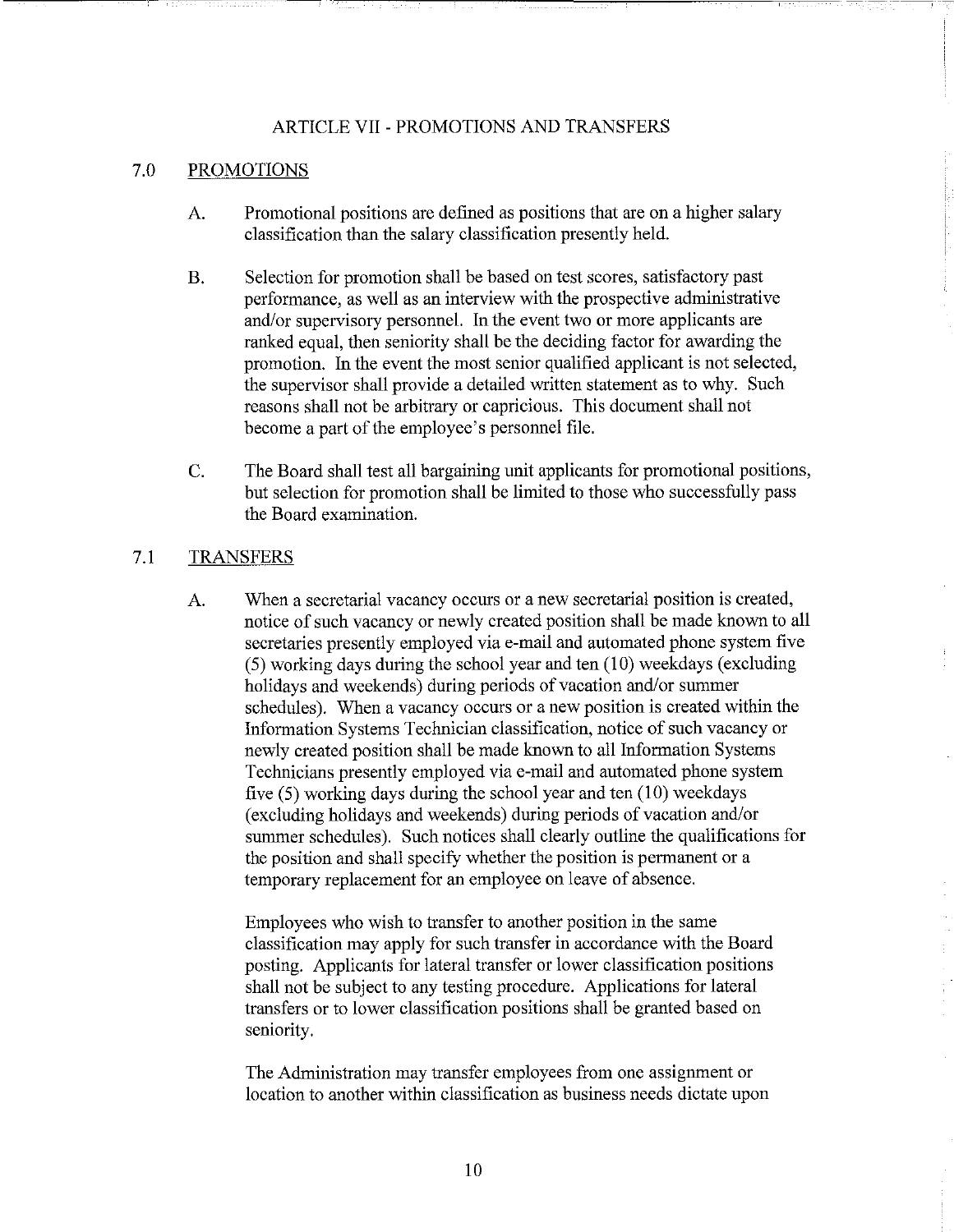agreement of the employee to be transferred and after discussion with union representatives. Such transfers shall not be used to circumvent the posting process or to fill vacancies.

B. Once a secretary has bid and filled a position, his/her bid rights are then frozen for one (1) year except that the employee shall have the opportunity to bid on vacancies in a higher or lower classification.

As to Sections 7.1A and B, testing for the appropriate level shall be required in transferring from a secretarial position to a bookkeeping position and from a bookkeeping position to a secretarial position.

- C. All applicants shall be notified in writing when an appointment has been made.
- D. Notwithstanding the provisions of Section 7.0, A and B, and Section 7.1 A through F inclusive in this Article VII, it is agreed that when a vacancy occurs in this unit, or when a new position is created, strong consideration shall be given to members of the unit presently employed, in order of their seniority, who have sufficient skill and ability to perform the work with a minimum period of three (3) months' training. If at the end of the training period it has been demonstrated that the employee is not able to perform the duties of the new position, s/he shall be relieved of such duties and, wherever possible, returned to their former position without loss of rights under this Agreement. Where a 52-week employee takes a promotion or transfers to a 40-week position, the probation for the 52-week job shall be extended until such time as it takes to determine whether the transferred or promoted employee is capable of doing the job.
- E. Any employee who has been promoted or has filled a new position shall be evaluated by a supervisor familiar with the employee's work performance. Evaluations shall be reduced to writing and copies provided to the employee and the Department of Human Resources. An evaluation shall be issued at the mid-point of the probationary period and shall indicate where improvements in job performance are required, if any, allowing the employee ample time to improve in the specified areas. The probationary period shall be sixty  $(60)$  working days.
- F. Notices of vacancies are for the exclusive use of current members of the bargaining unit and shall not be given to persons outside the unit, including secretarial substitutes. At the discretion of the administration, any employee who has been promoted or transferred may work with an employee who is qualified to train in the new position for a period not to exceed five  $(5)$  days.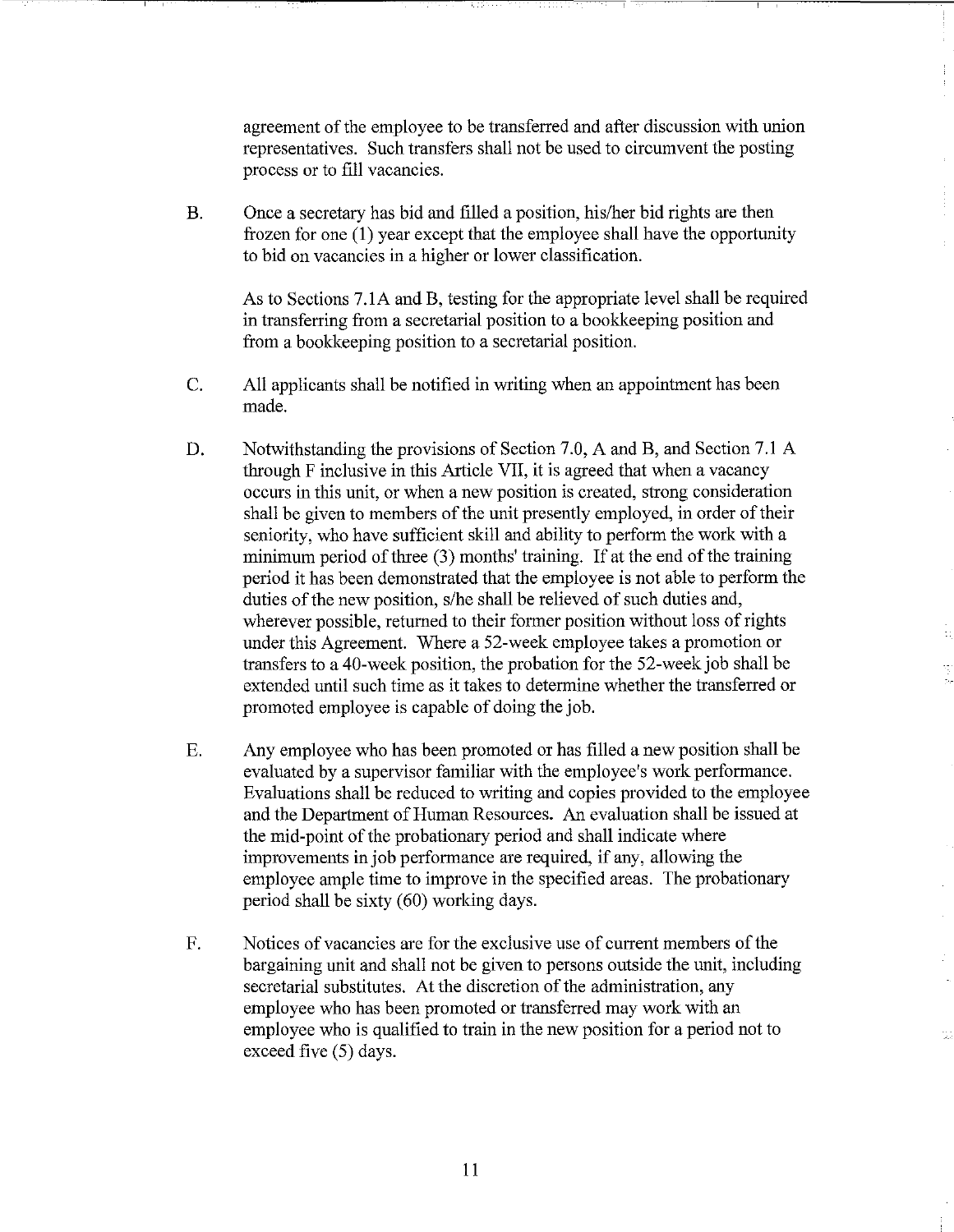7.2 Secretarial positions for summer school, expulsion programs and kindergarten registration shall be posted and filled in accordance with the provisions of Article VII.

# ARTICLE VIII - CLASSIFICATION

8.0 Each position shall only be assigned duties within the scope of the assigned classification.

8.1 The Board of Education may upgrade positions as required by the needs of the School System.

### ARTICLE IX- RETIREMENTS

9.0 Prior to March **1,** 1960, membership in the Town Plan for Retirement was optional. All non-certified school employees in regular positions in the Manchester school system employed after March **1,** 1960 must become members of the Manchester Town Plan for Retirement. Any bargaining unit employee emolled in the defined contribution plan as of June 30, 2007 shall remain in that plan.

9.1 Upon retirement, retirees shall be paid for accumulated unused sick leave in accordance with Article XV.

### ARTICLE X- SALARIES

10.0 The salaries of all persons covered by this Agreement are set forth in Appendix A which is attached and made a part hereof.

10.1 Effective and retroactive to July **1,** 2013: 2% GWI plus step for Secretaries only. Effective July **1,** 2014: 2% GWI plus step Effective July **1,** 2015: 2% GWI plus step

Wage Reopener: Prior to June 30, 2016, the parties will commence negotiations regarding wages for the remaining two years of the Collective Bargaining Agreement.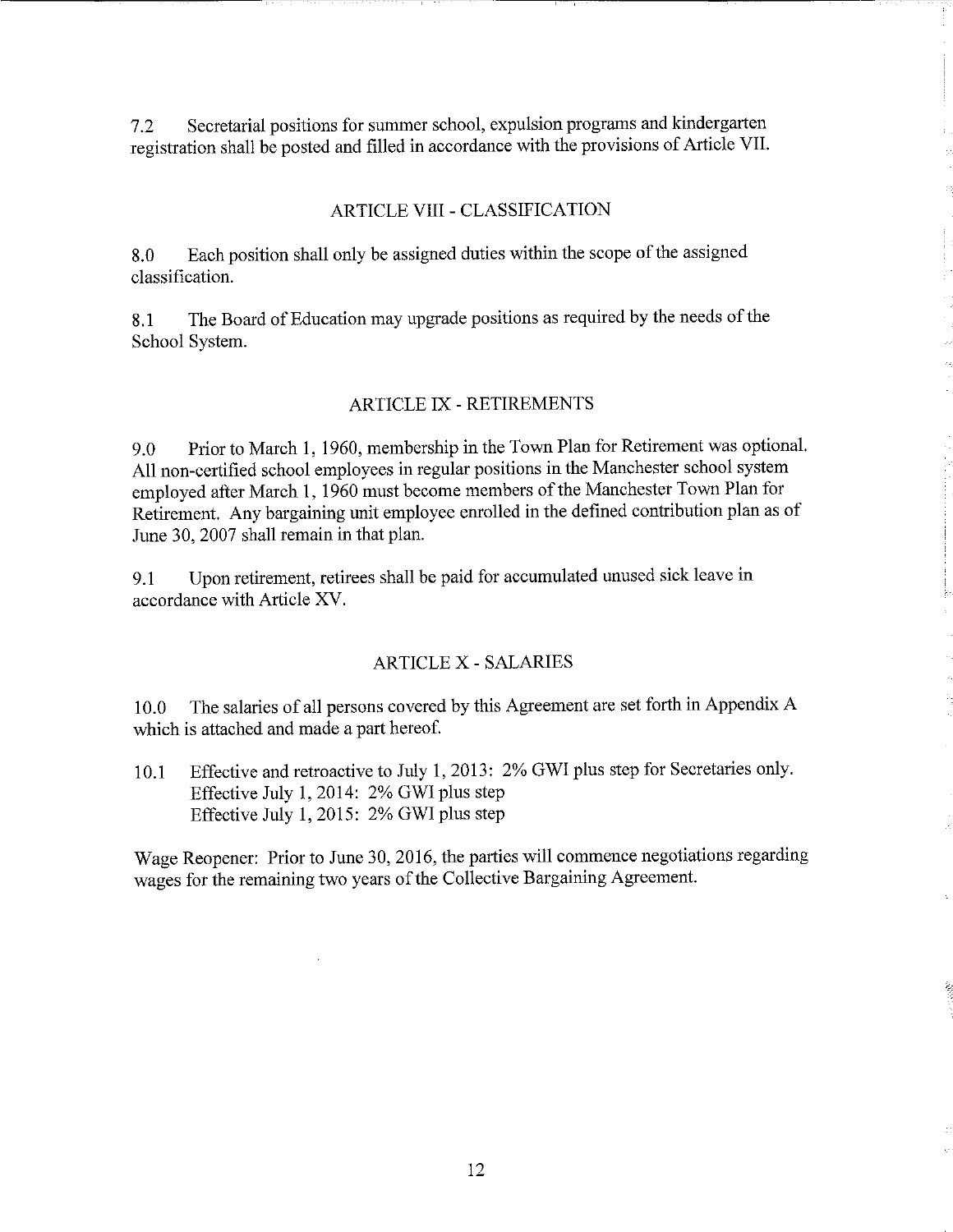#### ARTICLE XI- GENERAL CONDITIONS AFFECTING SALARIES

11.0 Salary payments shall be made in accordance with the following schedule:

| Number of weeks | Installments |  |  |
|-----------------|--------------|--|--|
| 52              | Bi-weekly    |  |  |
| 44              | 23           |  |  |
| 4በ              | 21           |  |  |

Effective upon the signing of this Agreement, all employees shall be paid by direct deposit.

11.1 New hires will start on Step I and will advance to Step II and Step III respectively on their anniversary date of hire. All other secretaries will advance regularly year by year on the salary schedule from the point at which they start. Notwithstanding the foregoing, there shall be no step advancements during the 2009-10 contract year.

11.2 When a secretary is required to assume the duties of another secretary in a higher classification, or in addition to his/her own duties, beyond five (5) consecutive working days, he/she will be paid in his/her same step in the higher classification and such increase will be made retroactive to the first day of the five (5) days, upon written notice to the Superintendent from the employee's supervisor stating that he/she had performed such duties.

#### 11.3 LONGEVITY

The provisions of this section shall apply only to secretarial employees.

A. A longevity service increment shall be possible for any secretary at any point on the salary schedule provided the employee's total service with the Manchester Board of Education meets the required number of years based on the following schedule:

| $(a)$ 10 years | -                        | \$200.00 |
|----------------|--------------------------|----------|
| $(b)$ 15 years | $\overline{\phantom{0}}$ | \$300.00 |
| $(c)$ 20 years | $\blacksquare$           | \$450.00 |

This benefit will no longer exist for any employee hired after May 31, 2002.

B. Longevity payments to be paid in a lump sum on the first pay day after the anniversary date of employment.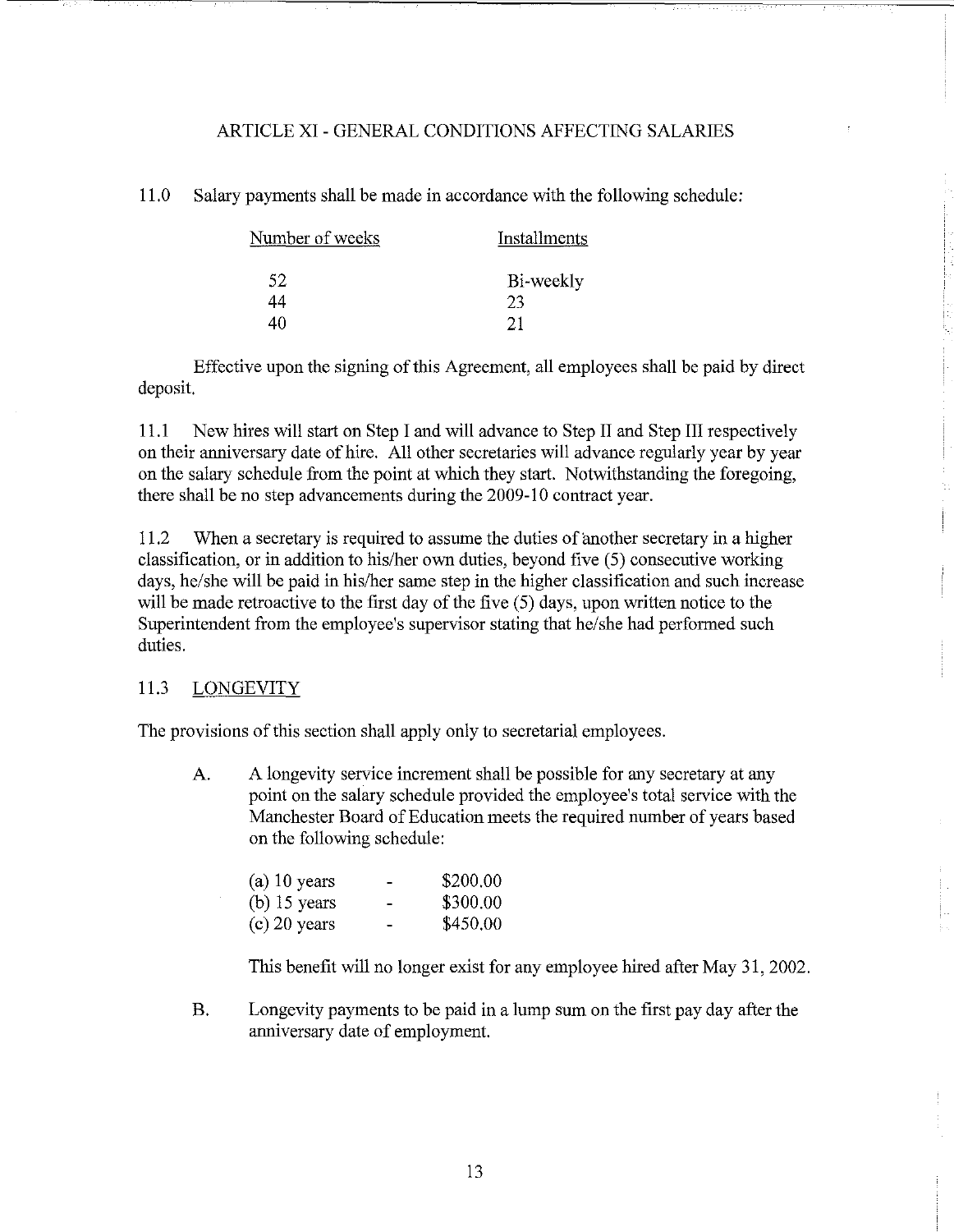- C. Pro rata longevity payments shall be paid to a secretarial employee in the event his/her services to the Board are terminated provided the employee has rendered satisfactory service during his/her term of employment.
- D. Any secretarial employee currently receiving the \$450 rate will continue to do so.

### ARTICLE XII- TUITION REIMBURSEMENT

12.0 Full-time employees may make application to the Board of Education for reimbursement of 85% tuition cost and lab fees of courses taken to improve their-jobrelated skills or to learn new job-related skills up to a maximum reimbursement of \$5,000 per employee per fiscal year. These courses must have prior approval of the Administration.

# ARTICLE XIII- PROTECTION OF SECRETARIES

13.0 Employees shall report immediately in writing to their immediate supervisor and to the Central Office staff member in charge of Personnel all cases of assault suffered by them in connection with their employment.

13.1 The Board shall indemnify bargaining unit employees in accordance with the provisions of Section 10-235 of the Connecticut General Statutes.

13.3 A secretarial employee absent from work as a result of a job-related injury (including an assault) or illness shall be covered by workers' compensation benefits without having any such absence charged to sick leave. The secretarial employee, if qualified for workers' compensation benefits, shall receive his/her full salary for one (1) year. The secretarial employee shall receive his/her regular biweekly check with the understanding that the workers' compensation benefits will be given over to the Board for up to that first year.

13.4 If an Information Systems Technician is absent from work as a result of a jobrelated injury or illness, Information Systems Technician may elect to use accumulated sick leave to make up the difference between the employee's regular net pay and the employee's workers' compensation benefits. Such leave shall be deducted at the rate of one-quarter (114) day of sick leave for each date of absence.

### ARTICLE XIV- ACCIDENT AND SICKNESS BENEFITS

14.0 If a secretary is absent because of illness due to a childhood communicable disease definitely traceable to contact made in school, the absence will not be charged against the secretary.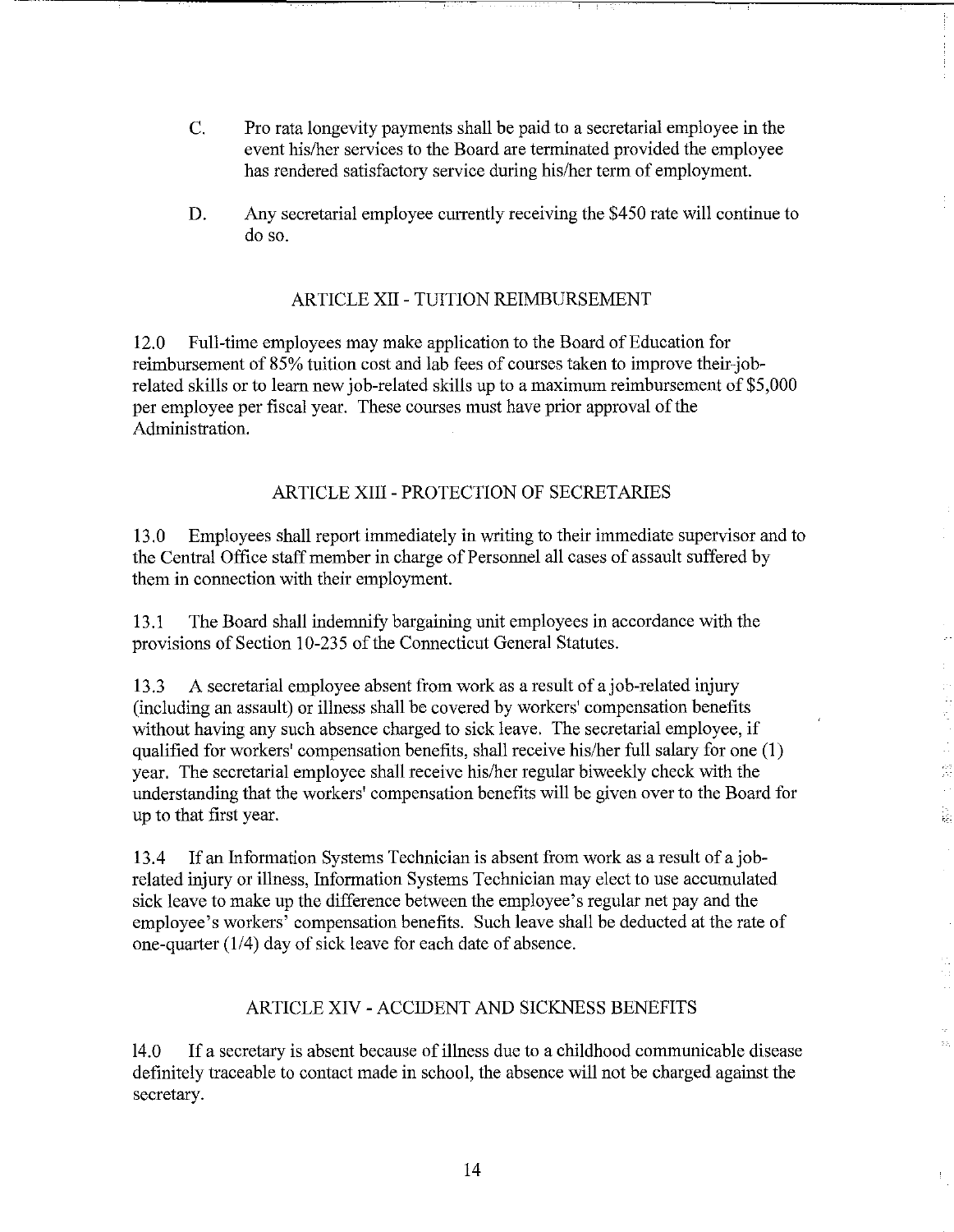14.1 In the case of an employee who is in service for only a part of the school year, benefits will be prorated according to the fraction of the year for which he/she is employed.

#### ARTICLE XV- SICK LEAVE

15.0 Employees hired after July 1, 1997 shall be granted annually twelve (12) sick leave days with full pay. Any employee hired prior to July 1, 1997 shall continue to receive fifteen (15) sick leave days annually with full pay.

15.1 Employees who work less than a full day shall be granted sick leave days pro-rated according to the fraction of the time for which they are employed.

15.2 The accumulation of unused sick leave shall be limited to one hundred and ninety (190) days. Notwithstanding the foregoing, any employee who has accumulated sick leave days in excess of 190 on the date of the issuance of the arbitration award in this matter shall be permitted to retain these days, but shall not be permitted to accumulate days in excess of the number he or she has as of May 31, 2002. If such employee's accumulated sick leave subsequently falls below 190, the 190-day limitation on accumulation shall thereafter apply to that employee.

15.3 For absence for sickness as documented by a medical physician, who will attest in writing to the employee's disability status for ten or more days beyond granted leave pursuant to sections 15.0 through 15.3, an employee shall receive the difference between the rate paid to a substitute who is a non-contract, non-bargaining unit secretary and their absent secretary's regular salary whether or not a substitute is actually employed. This practice shall not exceed sixty (60) days past the expiration date of sick leave, at which time the member must return to work or seek a medical leave of absence.

Days taken under this provision in which the employee receives the difference in pay between his/her pay and a substitute's will be deducted from the final accumulated days at the person's retirement for payout purposes at the rate of one-half  $(1/2)$  the number of used days (e.g., if an employee falls under provision 15.3 "Absence for sickness beyond leave" for a period of twenty (20) days, ten  $(10)$  days will be subsequently deducted from accumulated sick leave at the time of retirement.)

15.4 All medical and dental appointments will be charged to sick leave. All sick leave will be charged as actual time used.

15.5 In the event of catastrophic illness, special consideration for extension of sick leave may be given by application through the Central Office staff member in charge of personnel. The number of catastrophic illness days added to an employee's account will be subtracted upon retirement before calculating the accumulated unused sick days to be compensated under the provision of Section 15.6.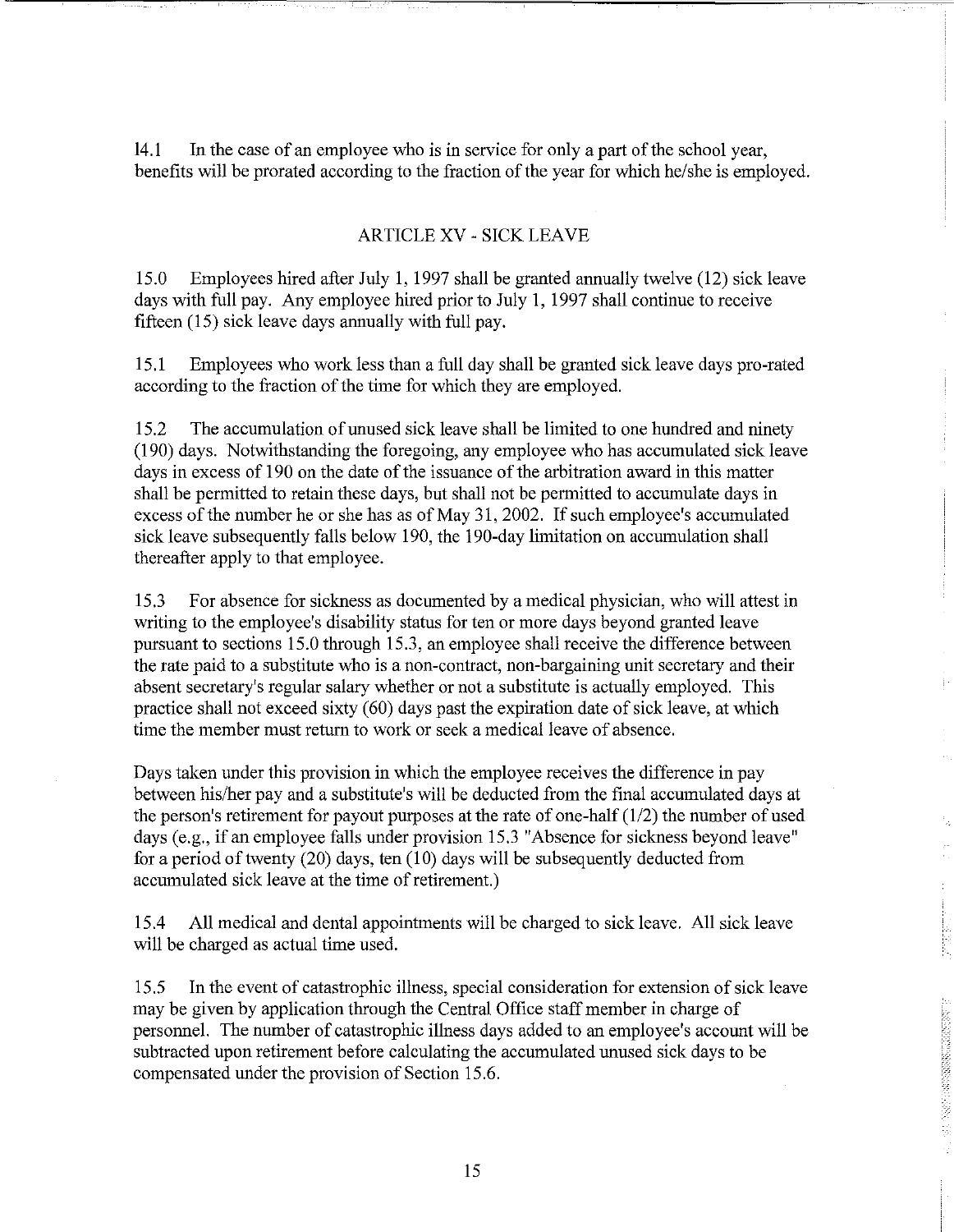15.6 The provisions set forth in this section shall apply only to secretarial employees. In addition, the provisions set forth in this section shall apply only to such secretarial employees who were hired prior to June 30, 2009. Upon retirement, any secretarial employee shall be paid for one-half of all accumulated unused sick days up to a limit of two hundred and forty (240) days of such accumulation; or, if the secretarial employee has rendered fifteen (15) or more years of service in Manchester, for all unused sick leave accumulated up to a maximum of one hundred and twenty (120) days. Payment for 44 week secretaries' unused sick pay so provided shall be at the rate of one two-hundred twentieths (1/220) of the employee's annual salary as of the date of termination. Payment for 40-week secretaries' unused sick pay so provided shall be at the rate of one twohundredths (1/200) of the employee's annual salary as of the date of termination.

For secretaries hired after July 1, 1997 and prior to June 30, 2009, sick leave payout shall be limited to 70 days for retirees at either the rate calculated in the agreement or an average of their last three (3) years of salary, whichever is less.

For each eligible employee who has reached the age of fifty-five (55) during the calendar year of retirement, the Board shall contribute the applicable compensation amount under the provisions of this section into a  $401(a)$  plan established by the Board. Such contributions into the 401(a) plan shall be mandatory for each such eligible retiring employee. The Board shall make such contributions within sixty (60) days after the effective date of retirement. For any eligible retiree who has not reached the age of fiftyfive (55) as of the date of retirement, the Board shall pay directly to the employee the dollar amount applicable to such employee for the payment for unused sick leave, with such amount to be determined in accordance with the provisions of this contract section. Such payments shall be made within the same time period applicable to 401(a) contributions under the provisions of this section.

15.7 In the event of absence of an employee for illness in excess of five (5) consecutive working days, the Superintendent may request the filing of a doctor's certificate or the Superintendent may, if he/she has reasonable cause to believe that there is an abuse of the sick leave policy, require an examination by an independent physician, such examination to be at the Board's expense.

#### ARTICLE XVI - LEAVES OF ABSENCE

#### 16.0 PERSONAL LEAVE

A. Leaves of absence with pay and not chargeable against the employee's sick leave allowance shall be granted to a total maximum of 10 days per school year. Such days subject to application to the immediate supervisor and with the formal approval of the Superintendent for the following reasons: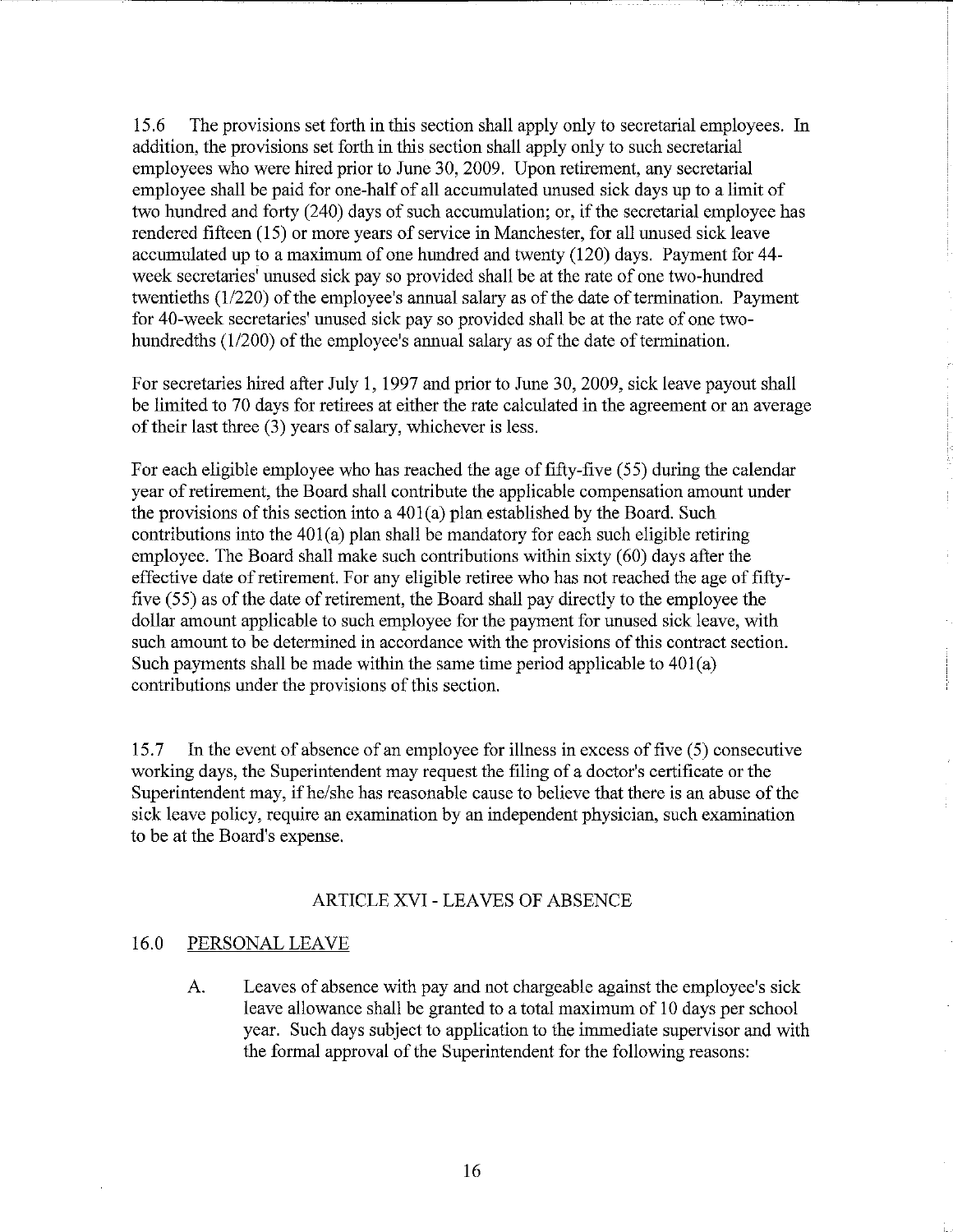- 1. A maximum of five (5) days per school year for critical illness or death in the immediate family. Immediate family is defined as including a parent, a brother or sister, husband or wife, son or daughter, grandparents, grandchildren, mother-in-law, father-in-law, or any other person who preceding such illness or death has been a member of the same household as the employee.
- 2. A maximum of five (5) for the reasons below:
	- a. Attendance at the college graduation of a son, daughter, husband, or wife.
	- b. Pressing personal business that carmot reasonably be conducted outside school hours.
	- c. Court appearances when subpoenaed as a witness to the extent not otherwise reimbursed.
	- d. Performance of religious obligations.

Personal leave time will be charged as actual time used.

B. The employees will receive their full salary but give to the Board of Education any compensation they receive from serving on jury duty.

### 16.1 LEAVES WITHOUT PAY

- A. Leave of absence without pay may be granted by the Board for a limited, definite period not to exceed one year, for the following reasons:
	- 1. For health reasons upon advice of a physician.
	- 2. For other personal reasons subject to the review and recommendation of the Superintendent.
- B. Application for such leaves of absence must be made in writing, stating the reason for the request and the length of time desired. A leave of absence expires automatically at the date of expiration approved for the leave. If an extension is required, it must be approved by the Board.
- C. It is expected that, as far as possible, leaves will be so arranged as to begin or end at the close of a school year.

--;o.-

### 16.2 MATERNITY LEAVE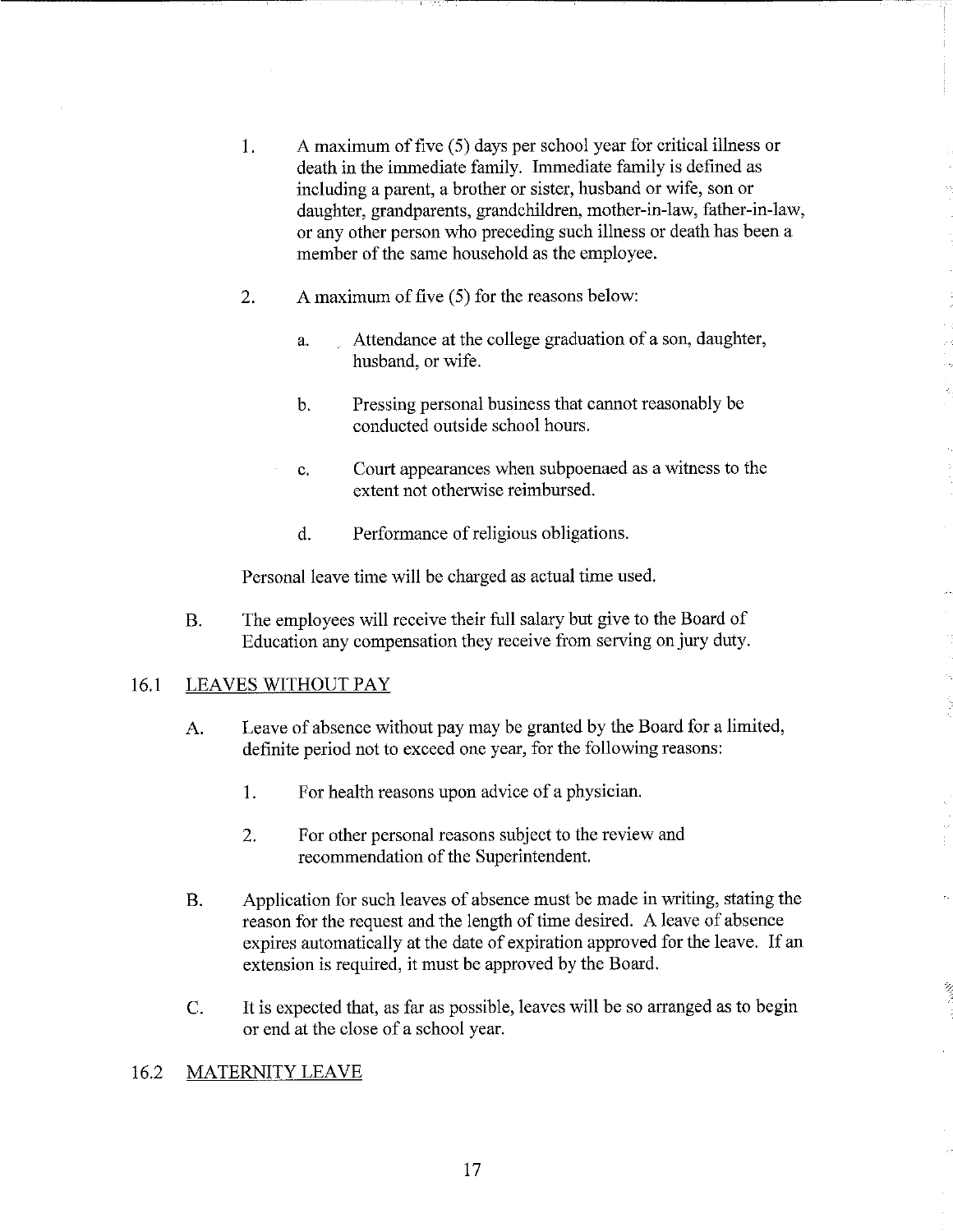- A. Short-Term Maternity Leave- Leave shall begin when in the opinion of her doctor the employee is no longer physically able to work. Any disability resulting from pregnancy shall be considered sickness for the purpose of this Agreement. Except in the case of unusual medical difficulties of the employee, leave is not expected to continue more than  $six(6)$  weeks after delivery. It is understood that employees disabled under the provisions of this article shall return to the school system at the end of said disability, unless such employees are granted approval for childrearing leave under Section B. Employees shall endeavor to give as much notice as practicable to their supervisor prior to the commencement of maternity leave.
- B. Childrearing Leave An employee may be granted a long-term leave of absence without pay for childbearing and/or childrearing. If such leave is granted, it shall commence immediately upon expiration of maternity related disability leave, if applicable, or otherwise on date of birth or adoption of the child. Such leave shall continue for a period not to exceed the remainder of the current school year plus one complete school year. In the event that any portion of such leave is covered by the federal Family Medical Leave Act, the provisions of the Act related to continuation of insurance benefits shall apply.
- C. Upon return, if the employee returns within one year, the employee may return to his or her former position. If the leave is greater than one year, the employee may bump the least senior person in his or her classification.

### 16.3 PROFESSIONAL LEAVE

- A. Each employee may be permitted attendance at recognized educational meetings. The arrangements for such meetings must be made in advance and the completed plans approved by the supervisor and Superintendent.
- B. The Board may pay, within the limits of appropriations, the reasonable expenses (including fees, meals, lodging, and/or transportation) incurred by the employees who attend workshops, seminars, conferences, or other professional improvement sessions at the request and/or with the advance approval of the supervisor and Superintendent for particular purposes of special benefit to the school system and/or the individual participating.
- C. With advance approval of the Superintendent, when it is necessary for official representatives of the Union to engage in Union activities directly relating to the Union's duties as representatives of the secretaries, they shall be given such free time without loss of pay as is necessary to perform any such activities. The Union and its officers recognize and agree that this privilege should not be abused.

#### 16.4 RETURN AFTER LEAVE OF ABSENCE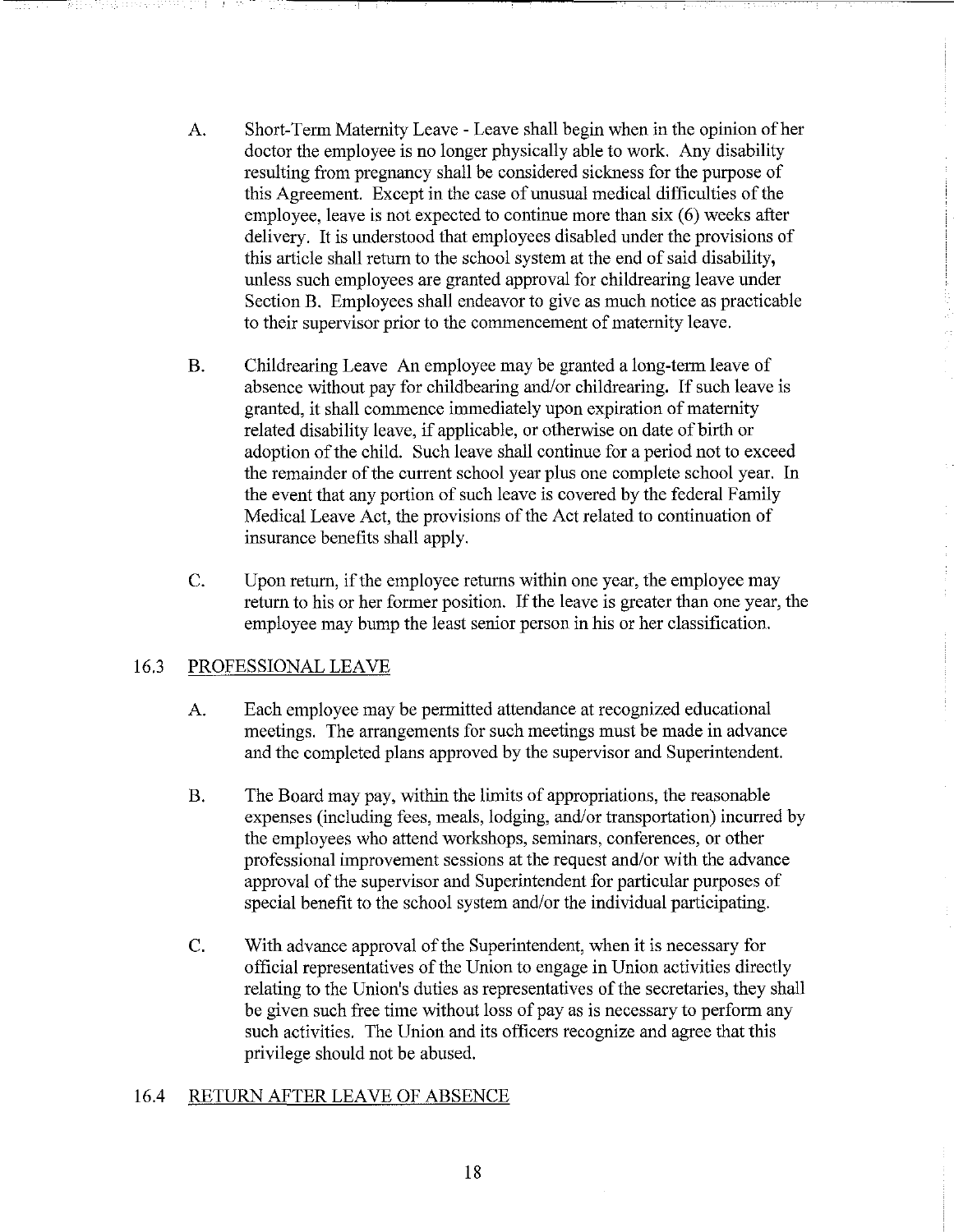- A. Employees who have been granted a leave of absence shall notify the Board, in writing, thirty (30) days before the return date of their intention to resume work.
- B. All employees returning from a leave of absence as defined in Section 16.1 (above) shall be restored to the same or equivalent position that they held at the time the leave was granted.

# ARTICLE XVII- INSURANCE

17.0 Subject to the eligibility requirements set forth in the applicable insurance plans, employees, their spouses and their dependents shall have provided for them by the Board of Education to the extent indicated, the following insurance coverages.

The following three health insurance options shall be provided to eligible employees as referenced in Appendix B:

- 1. Open Access Plus Plan \$30
- 2. Open Access Plus Plan \$20
- 3. High deductible/HSA health insurance plan

For each eligible full-time employee, the Board will fund fifty percent (50%) of the applicable HSA deductible amount. The Board's contribution toward the HSA deductible will be deposited into the HSA accounts throughout the course of the year, on the Board's payroll dates. The parties acknowledge that the Board's contribution toward the funding of the HSA plan is not an element of the underlying insurance plan, but rather relates to the manner in which the deductible shall be funded for actively employed employees. The Board shall have no obligation to fund any portion of the HSA deductible for retirees or other individuals upon their separation from employment. In the event that the HSA plan is implemented after the calendar year has begun, the Board's contribution toward the deductible shall be pro-rated for that year.

Employees shall pay the following percentages of the applicable premiums for the plan they select:

|                 | 2013/14 | 2014/15 | 2015/16 | -------------<br>2016/17 | 2017/18 |
|-----------------|---------|---------|---------|--------------------------|---------|
| <b>OAP \$30</b> | 16%     | 16.5%   | $17\%$  | 17.5%                    | 18%     |
| <b>OAP \$20</b> | 13%     | 13.5%   | 14%     | 14.5%                    | 15%     |
| <b>HSA</b>      | 10%     | 10.5%   | $1\%$   | 11.5%                    | 12%     |

\*\*Effective July 1, 2014, the OAP \$25 becomes the OAP \$30; the OAP \$15 becomes the OAP \$20. The details of these changes are attached to Appendix B.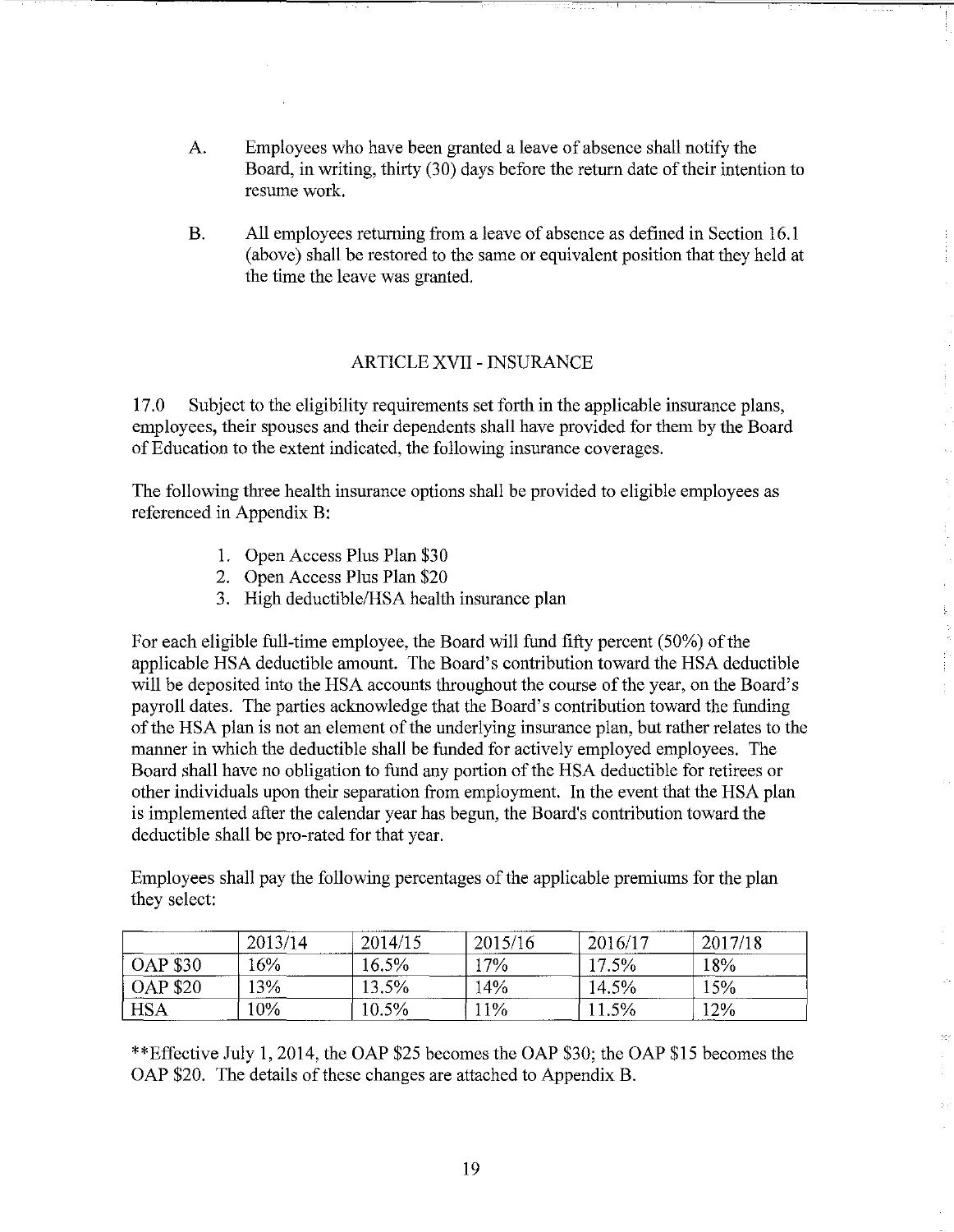The Board has adopted an Internal Revenue Code Section 125 Plan which allows employees to pay the above contribution with pre-tax dollars.

The Board reserves the right to change health insurance plans to a plan that is the same or similar to the plans currently provided, with same or similar being defined as the benefits arrangements provided by an alternative health insurance benefit carrier being such that the size of the network offered must be 80% of that currently offered with similar geographic patterns. The following will be excluded in determining whether a plan is similar or not: out-of-state reciprocal arrangements for routine care (non-emergencies), except that at least one plan option shall include such out-of-state reciprocal arrangements; claims processing; payment methods and plan documents definitions and language.

If the Union disapproves of any change pursuant to the written statement noted above, it may submit the issue to arbitration within fifteen ( 15) calendar days of receipt of notice from the Superintendent that the Board intends to implement the new plan. Arbitration in accordance with the rules of the American Dispute Resolution Center, Inc. (ADRC) shall be the exclusive method for deciding the above issue.

17.1 The Board of Education shall provide term life insurance coverage in the amount of \$20,000 with an employee option to increase coverage up to \$20,000 additional.

17.2 Secretarial employees may purchase a health and accident policy through the school district at their own expense.

17.3 Full Service Dental Plan - individual and family plan including the rider for unmarried children. The current benefit covering wisdom teeth dental insurance coverage will continue. Employees shall pay the same premium share for dental insurance as is applicable to the medical insurance program the employee selects. Dental Riders shall be available at the employee's expense.

### 17.4 Retiree Insurance:

The provisions of this section shall apply only to secretarial employees. In addition, the provisions of this section shall apply only to such secretarial employees who were hired prior to June 30, 2009.

Employees eligible for retiree insurance under this section shall receive the following benefits:

- Retirees and/or their spouse of record as of the date of retirement, upon reaching Medicare-eligible age, must take Medicare Parts A and B and then will be eligible to purchase the Medicare Supplement plan, Retiree Plan F.
- Life insurance of \$6,000.
- There is no dental coverage for retirees at any age.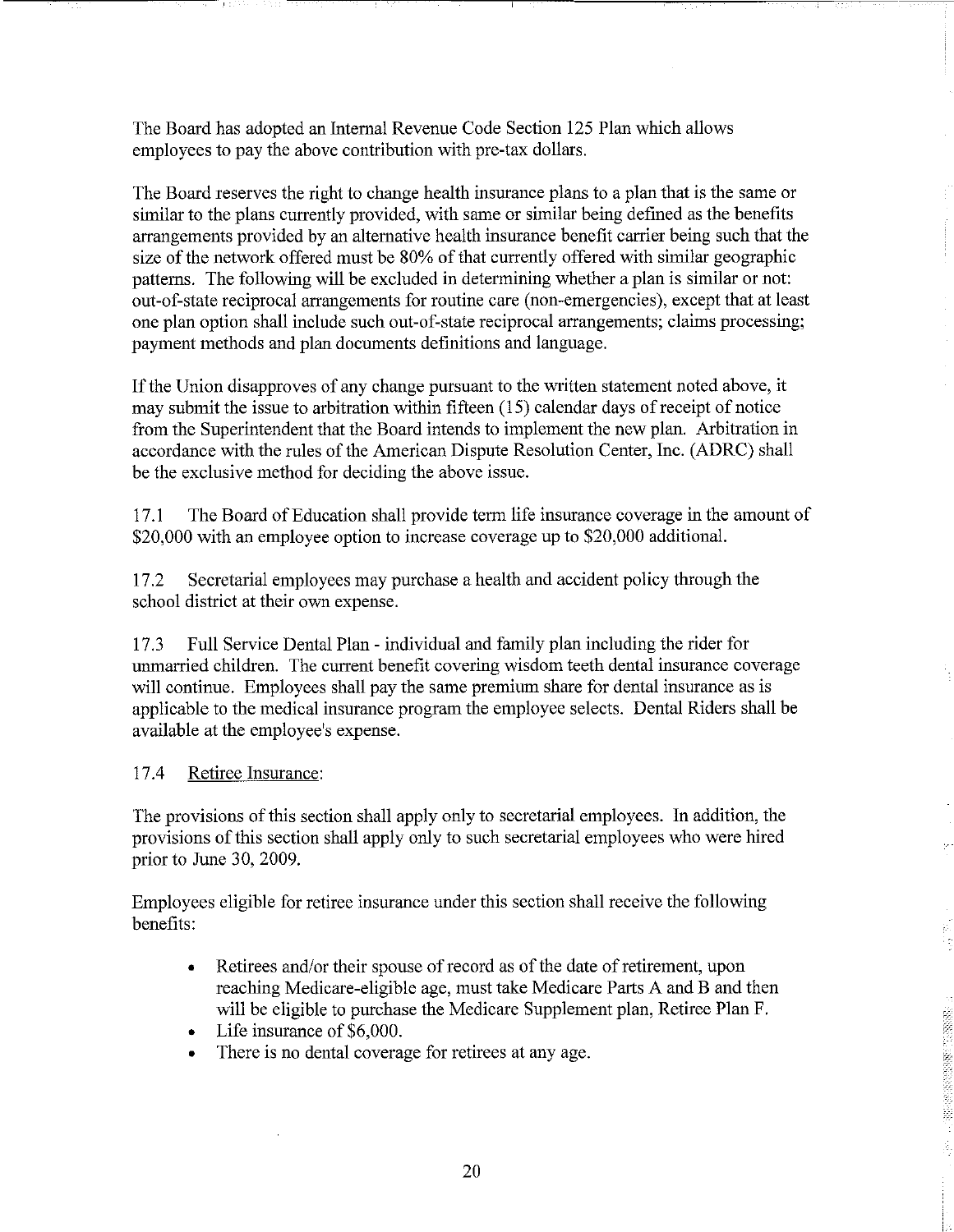In order to qualifY for retiree health insurance benefits, a retiree must be able to collect a pension through the Town of Manchester Pension Plan,

An employee hired after June 30, 1996, is not eligible for retiree health benefits unless he/she has worked for the Manchester BOE for fifteen (15) years and is able to collect a pension from Manchester Board of Education.

- 1) An employee hired prior to July 1, 1995, and who retires after May 31, 2002 shall be eligible for the following:
	- a) Until the retiree reaches the age at which he/she qualifies for Medicare, the retiree must contribute the same premium contribution percentage as contributed by active employees, and any increases paid by active employees after the retiree retires. Current retirees will be provided the same health insurance plan options as active members. Coverage will be available to the retiree's spouse of record at the time of retirement.
	- b) At the time that the retiree, or the retiree's spouse, reaches Medicare eligibility age, the individual who has reached that age must leave the Board's current insurance programs and emoll in Medicare. The retiree, or spouse of record at the time of retirement, may additionally choose to emoll in the Board's supplemental Medicare plans and pay 25% of the premiums.
- 2) An employee hired on or after July 1, 1995, but prior to June 30, 2000, and who retires after May 31, 2002, shall be eligible for the following:
	- a) Until the retiree reaches the age at which he/she qualifies for Medicare, the retiree must contribute the greater of 25% of the health insurance premium or the same premium contribution percentage as contributed by active employees in each year, whichever is greater. Current retirees will be provided the same health insurance plan options as active members. Coverage will be available to the retiree's spouse of record at the time of retirement.
	- b) At the time that the retiree, or the retiree's spouse reaches Medicare eligibility age, the individual who has reached that age must leave the Board's current insurance programs and emoll in Medicare. The retiree, or spouse of record at the time of retirement, may additionally choose to emoll in the Board's supplemental Medicare plans and pay 50% of the premiums.
- 3) An employee hired on or after July 1, 2000, but prior to June 30, 2009, and who retires after May 31, 2002, shall be eligible for the following:
	- a) Until the retiree reaches the age at which he/she qualifies for Medicare, the retiree must contribute the greater of 50% of the health insurance premium or the same premium contribution percentage as contributed by active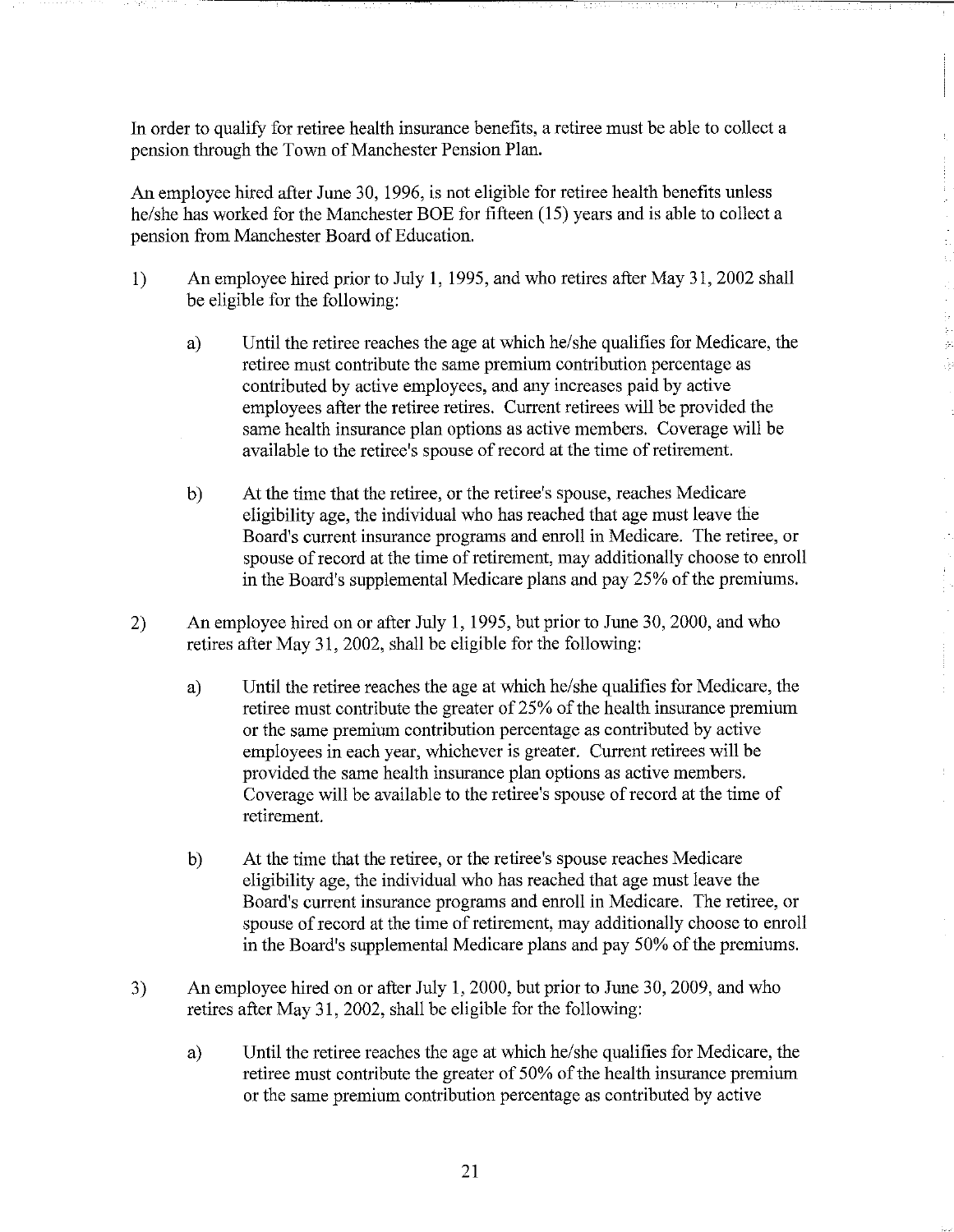employees in each year, whichever is greater. Current retirees will be provided the same health insurance plan options as active members. Coverage will be available to the retiree's spouse of record at the time of retirement.

- b) At the time that the retiree, or the retiree's spouse, reaches Medicare eligibility age, the individual who has reached that age must leave the Board's current insurance programs and enroll in Medicare. The retiree, or spouse of record at the time of retirement, may additionally choose to enroll in the Board's supplemental Medicare plans and pay 50% of the premiums.
- 4) Any employee hired on or after June 30,2009, and who retires after June 30, 2014, shall be eligible for the following:
	- a) Until the retiree reaches the age at which he/she qualifies for Medicare, the retiree must contribute 1 00% of the health insurance premium. Current retirees will be provided the same health insurance plan options as active members. Coverage will be available to the retiree's spouse of record at the time of retirement at 100% of the premium.
	- b) At the time that the retiree, or the retiree's spouse, reaches Medicare eligibility age, the individual who has reached that age must leave the Board's current insurance programs and enroll in Medicare. The retiree, and/or spouse of record at the time of retirement, may additionally choose to enroll in the Board's supplemental Medicare plans and pay 100% of the premiums.

17.5 Upon the death of a retired secretary, the surviving spouse (if the spouse of record at the time the secretary retired) may purchase health benefits through the Board group plan, to the extent that the retired secretary could have purchased benefits, with the surviving spouse paying the entire cost of the premiums. The surviving spouse may purchase such benefits only if he/she does not have other health insurance coverage.

17.6 Health insurance benefits will be provided to members of the bargaining unit whose spouses are also employed by the Board in accordance with state law.

### 17.7 PENSION PLAN

- A. In the event that the Town and/or Town Pension Board discontinues the insurance coverage of secretaries, the Board of Education shall assume the responsibility at the level of coverage at the time the insurance package was terminated by the Town.
- B. The Board shall pay pension contributions with pre-tax dollars as allowed by the IRS in the Supplemental Pension Ordinance.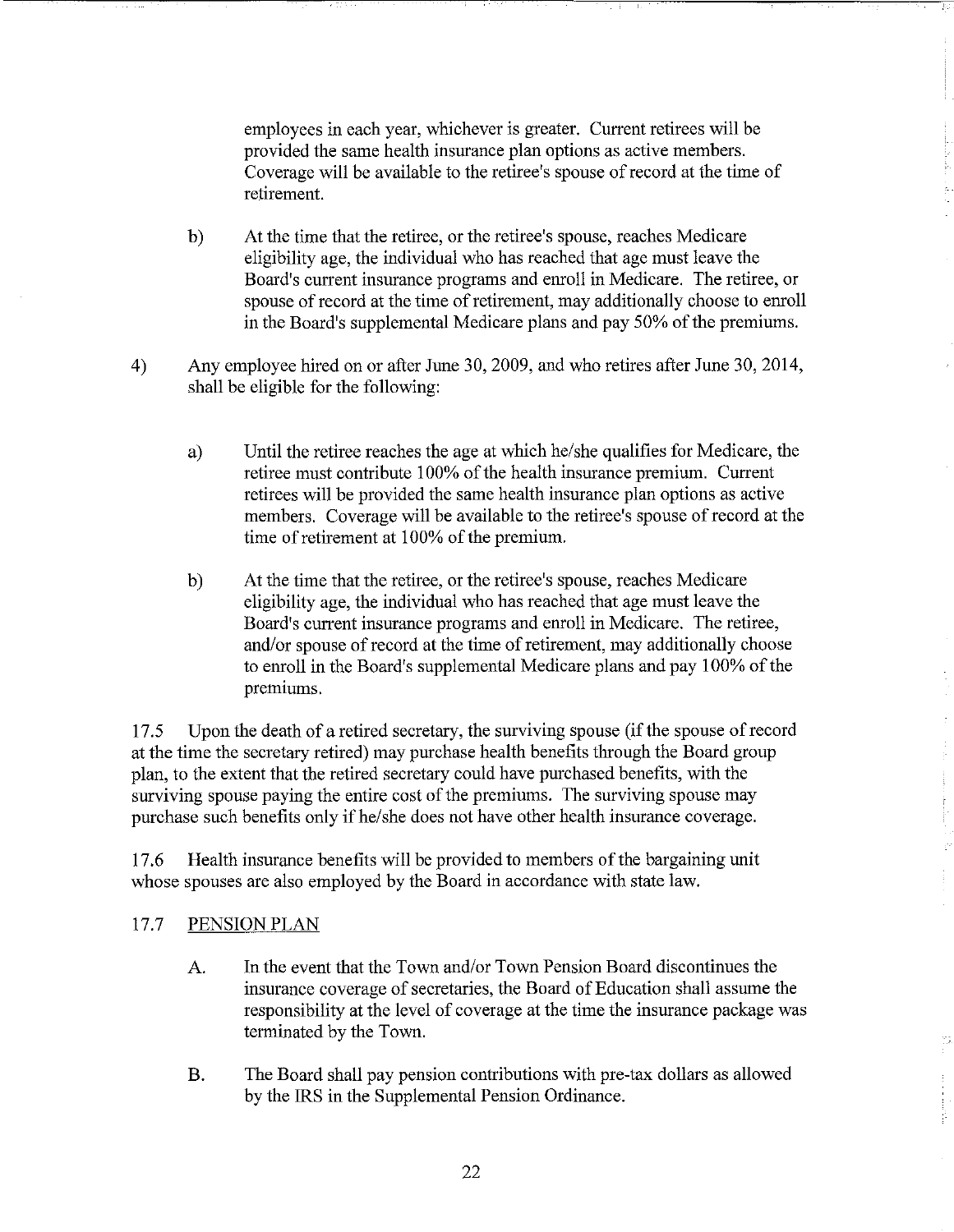C. Employees hired on or after July 1, 2014, shall be eligible for the retirement plan (Defined Benefit Plan) mentioned above or a Defined Contribution Plan. The aforementioned employees will choose either the Defined Benefit Plan or the Defined Contribution Plan. Those participants choosing the Defined Contribution Plan will have the Board and Employee contributions fixed at five percent (5%). Human Resources must be notified in writing no later than 60 days prior to the date of retirement.

### ARTICLE XVIII - PAYROLL DEDUCTIONS

18.0 The Board agrees to deduct from the salaries of its employees' dues for professional organization memberships in accordance with the procedures established in cooperation with the Central Office. Other payroll deductions may be provided for as agreed in cooperation with the Central Office such as Northeast Family Federal Credit Union.

### ARTICLE XIX- GENERAL PROVISIONS

19.0 It is understood that this Agreement is subject to, and shall operate within the framework of, the statutes of the State of Connecticut.

19.1 It is understood that employees shall continue to serve under the direction of the Superintendent and in accordance with the Board and administrative policies, rules and regulations.

19.2 There shall be no reprisals of any kind taken against any employee by reason of his/her membership in the Union or participation in its activities.

19.3 Employees shall have the opportunity to review and discuss any evaluation reports with their supervisors. The Board shall maintain only one official personnel file which shall be located in the office of the Central Office staff member in charge of personnel. Subject to the provisions of the State Freedom of Information Act, no material shall be added to an employee's personnel file unless a copy of such material has been provided to the employee. The employee, upon request, shall be provided reasonable access to review his/her file in accordance with FOIA provisions.

19.4 This Agreement shall constitute Board policy for the term of said Agreement, and the Board hereby amends its rules and regulations to the extent necessary to give effect to the provisions of this Agreement.

19.5 If any portion of this Agreement is ruled invalid for any reasons, the remainder of the Agreement shall remain in full force and effect.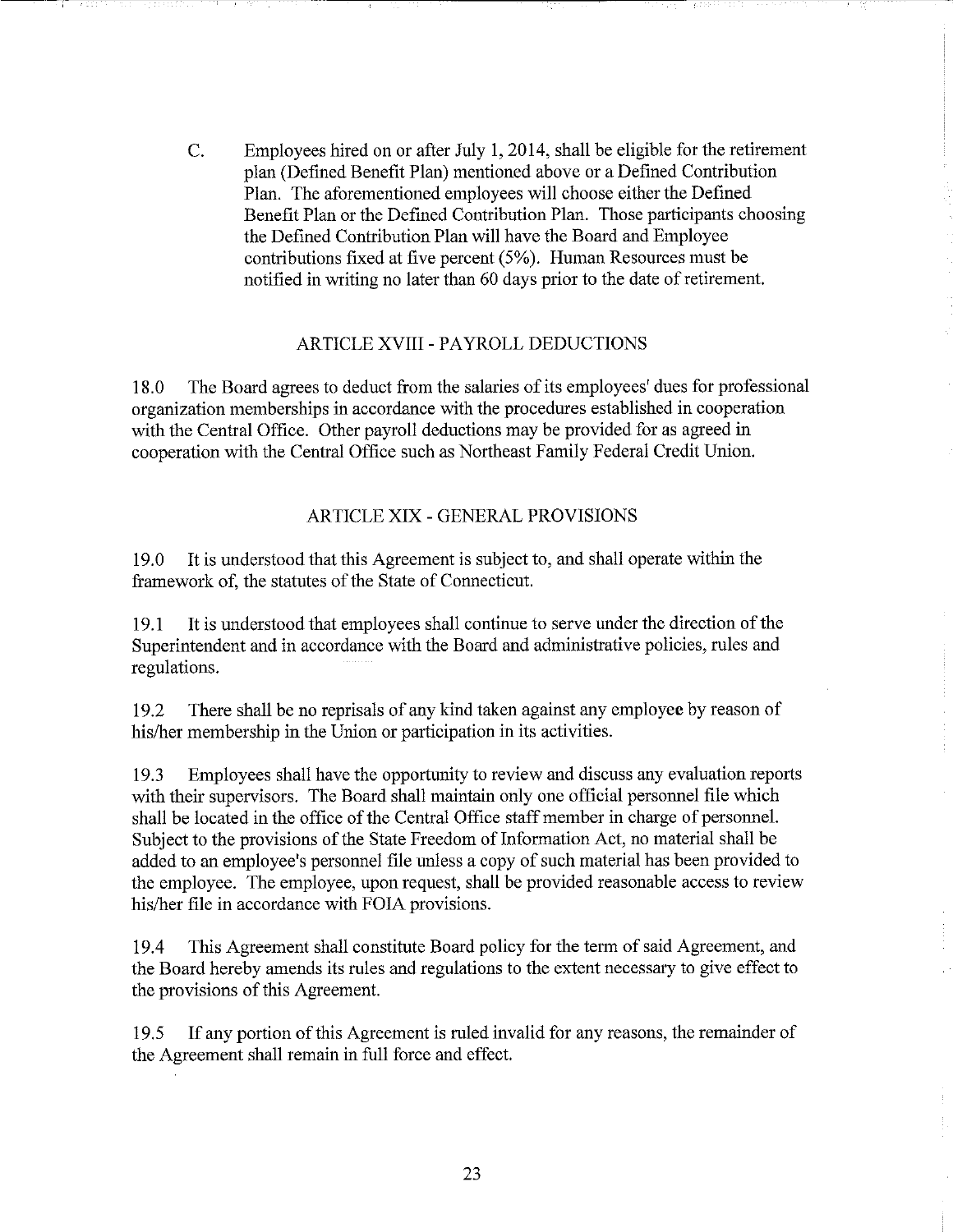19.6 This Agreement may not be modified in whole or in part by the parties except by an instrument in writing duly executed by both parties.

19.7 The Board shall provide at no cost to the employees any medical injections that are provided for Town employees.

19.8 All provisions of this Agreement shall apply equally to all employees without discrimination because of political, religious, or labor union affiliation, or on the basis of race, age, creed, color, national origin, marital status, sexual orientation, gender, religion, or physical or mental disability. The use of masculine or feminine pronouns in this agreement shall apply to employees of either sex.

19.9 The Union agrees that neither it nor any of the employees in the bargaining unit covered by this Agreement will collectively, concertedly or individually engage in or encourage or participate in, directly or indirectly, any strike, slowdown, stoppage of work, or other interference with the operation of the Board or the school system during the term of this Agreement and the Board agrees that during the term of this Agreement it will not lock out any employees covered by this Agreement. The Board retains the right to discipline and discharge any employee who violates this provision and to recover such damages from the Union and any employee as the Board may suffer by reason of breach of this article. Discipline or discharge for violation of this article shall not be subject to the grievance procedure.

### ARTICLE XX- LAYOFFS

20.0 In the event of a layoff, no employee shall be laid off from his/her position if any other employee in the same classification performing comparable duties with less seniority, as defined by Article XX, Section 20.4, is to be retained. When employees are to be recalled (after the posting process), the first to be recalled shall be the most senior of those laid off, provided that such employees recalled are capable of doing the work then available.

Layoffs shall follow the following procedure:

- A. Seasonal employees, if any;
- B. Probationary employees, if any; then,
- C. Regular employees within a classification.

20.1 Employees receiving a layoff notice may bump the last person hired in his/her same classification within the same number of weeks worked. If the employee is the last person hired for that classification, he/she may bump the last person hired in the next lower classification, except as otherwise provided by Section 20.5. The displaced employee must meet the minimum qualifications for the position he/she seeks to assume. No employee may bump another employee with more seniority.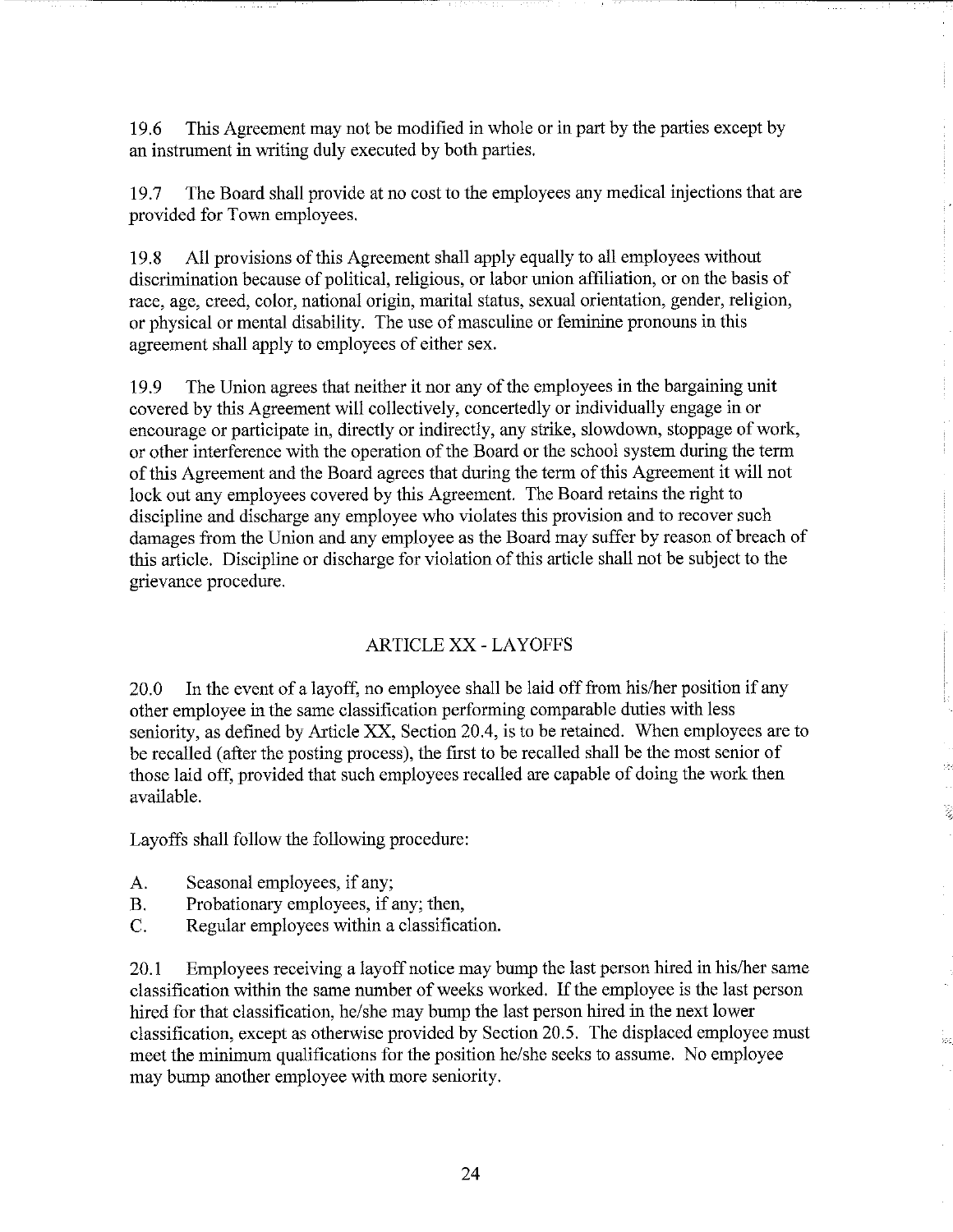20.2 Laid off employees shall have recall rights for a period of two (2) complete years from the date of layoff. An employee who waives recall rights shall be placed on the lowest seniority status for a subsequent recall, provided such recall rights shall, in no event, extend beyond the two (2) year period. An employee who refuses recall for any reason, or fails to respond to a recall notice within seven (7) calendar days of the mailing of such notice by certified mail, return receipt requested, shall lose all further recall rights.

20.3 The Board shall give notice no later than June 1st of actual discontinuance. Failure to provide due notice of layoff would result in two (2) weeks' severance pay for the employee laid off.

20.4 For purposes of this Article, seniority shall be defined as an employee's continuous length of service with the Board from said employee's most recent date of hire.

20.5 Secretarial employees shall have no bumping right or recall rights to Information Systems Technician positions, and Information Systems Technicians shall have no bumping or recall rights to secretarial positions.

NOTE: The above Article XX does not pertain to the Head Start Program in any way.

### ARTICLE XXI- POSITIONS COVERED BY THIS CONTRACT

21.0 The Board recognizes that where a secretarial position becomes available, whether it be through Project Head Start or any other federally-funded program, the position is part of this bargaining unit and subject to this contract except as noted in Article XX above.

#### ARTICLE XXII-TRAVEL ALLOWANCE

22.0 Employees who use a privately owned automobile for traveling between schools or while conducting Board business shall be reimbursed once a month for all mileage driven at the current IRS rate per mile.

r---·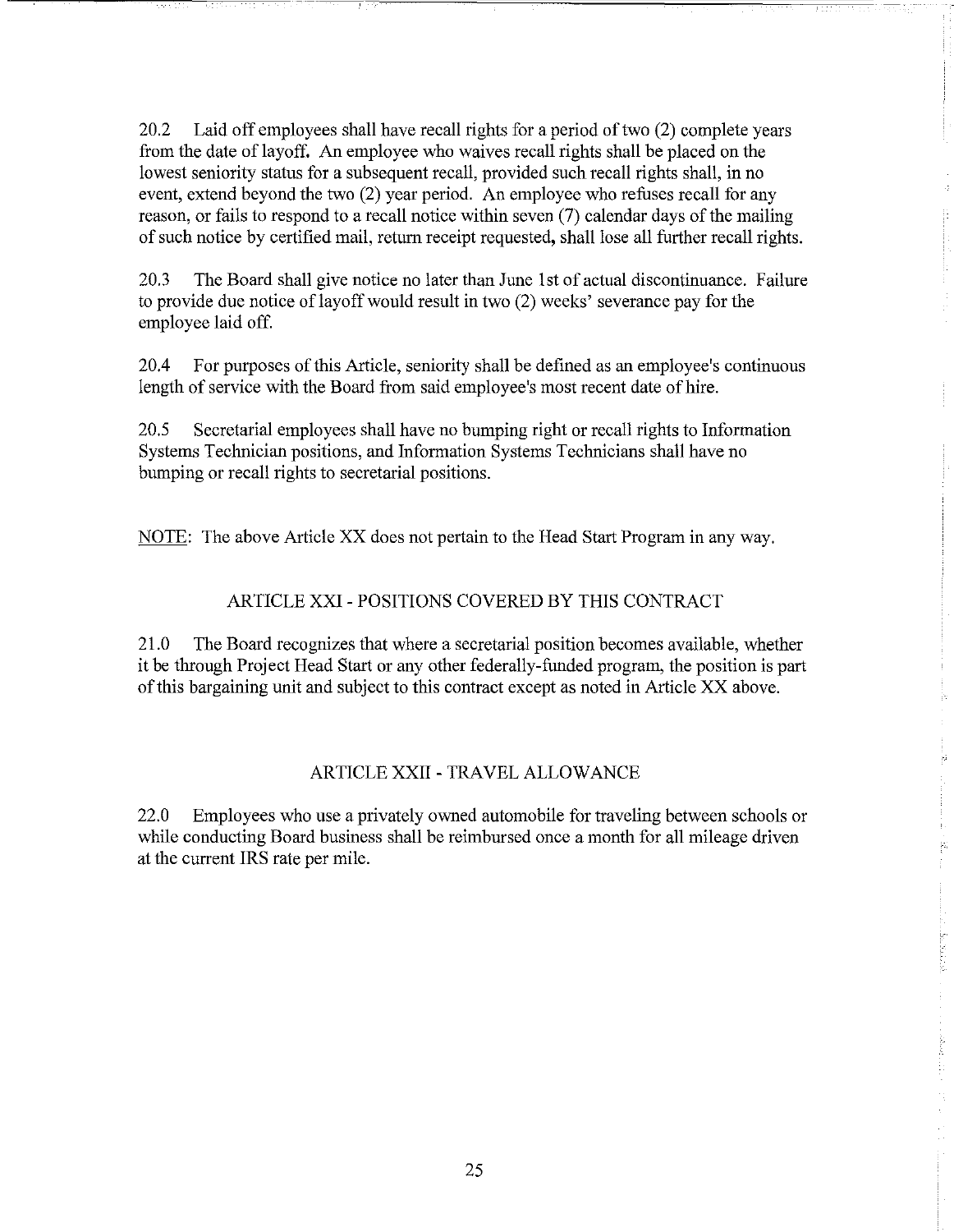### ARTICLE XXIII- UNION SECURITY

23.0 The Board agrees to deduct monthly dues or service fees, as specified by Council #4, AFSCME, from the wages of all employees covered by this Agreement provided, however, that the Board has been duly authorized by the employee to make such deductions. Such deductions shall continue for the duration of this Agreement or any extension thereof.

23.1 The deduction for any month shall be made during the first two payroll periods of each month and shall be remitted to Council #4, AFSCME, not later than the last day of said month.

23.2 The monthly remittance of dues or service fees to Council #4, AFSCME, will be accompanied by a list of names of employees from whose wages, dues or service fee deductions have been made.

23.3 All employees in the bargaining unit shall, within thirty (30) days of ratification of this Agreement or within sixty (60) days of employment by the Board become and remain members of the Union in good standing in accordance with the Constitution of the Union during the term of this Agreement or any extension thereof as a condition of employment. Any employee who does not become and remain a Union member in good standing in accordance with the requirements herein shall, as a condition of employment, pay to the Union a service fee as permitted by law.

23.4 Council #4, AFSCME shall certify to the Board the amount to be deducted monthly from the wages of such employees. If the amount so certified is to be changed, Council #4, AFSCME shall provide thirty (30) days written notice to the Board.

23.5 A substitute is a temporary replacement for an employee who is employed in an existing position. The Board of Education may employ substitute employees for a period of twenty (20) working days or for the duration of an employee's absence, whichever is the greater.

A temporary is one who is hired in a non-permanent status to supplement the work force. The Board of Education may employ temporary employees, chosen either from the substitute list, applications, or a professional temporary service, for a period of twenty (20) working days. For any service beyond twenty (20) working days, the Board will meet with the Union to discuss the need for the extension.

A record of all temporary help shall be made available to the Union for its review quarterly.

23.6 The Union agrees that it will indenmify and save the Board harmless against any and all claims, demands, suits or other forms of liability that shall arise out of or by reason of action taken by the Board for the purpose of complying with the provisions of this Article.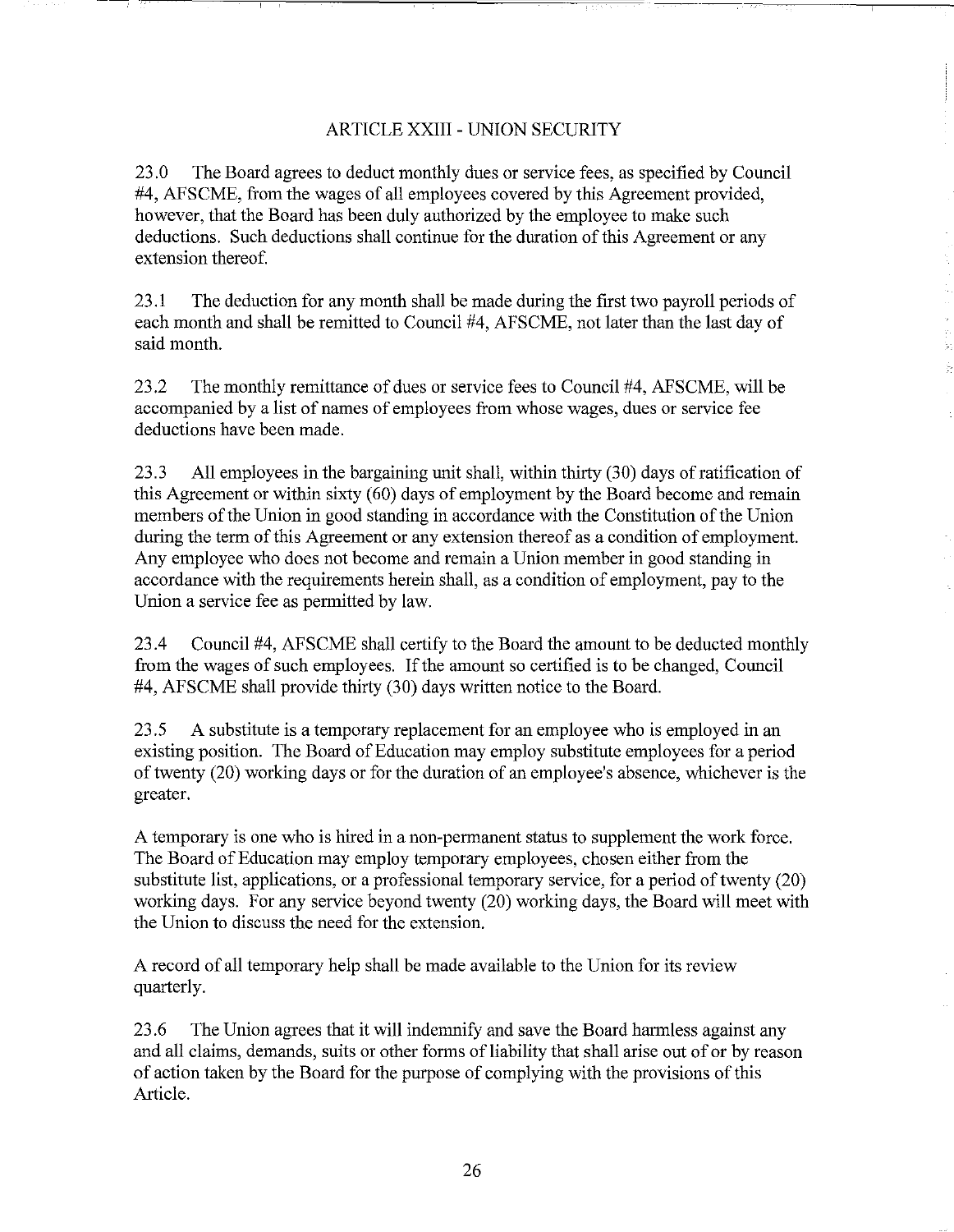23.7 Voluntary PEOPLE contributions: The employer agrees that any employee who elects to make a PEOPLE contribution may do so by payroll deduction, as provided for in a written authorization. Such authorization must be executed by the employee and may be revoked by the employee at any time by giving written notice to both the employer and the Union. The employer agrees to remit any deductions made pursuant to this provision promptly to the Union together with an itemized statement showing the name of each employee from whose pay such deductions have been made and the amount deducted during the period covered by the remittance. PEOPLE deductions must be made in whole dollar amounts.

--------,....-,-------c--,----- --------- ~------,------,--------~-----~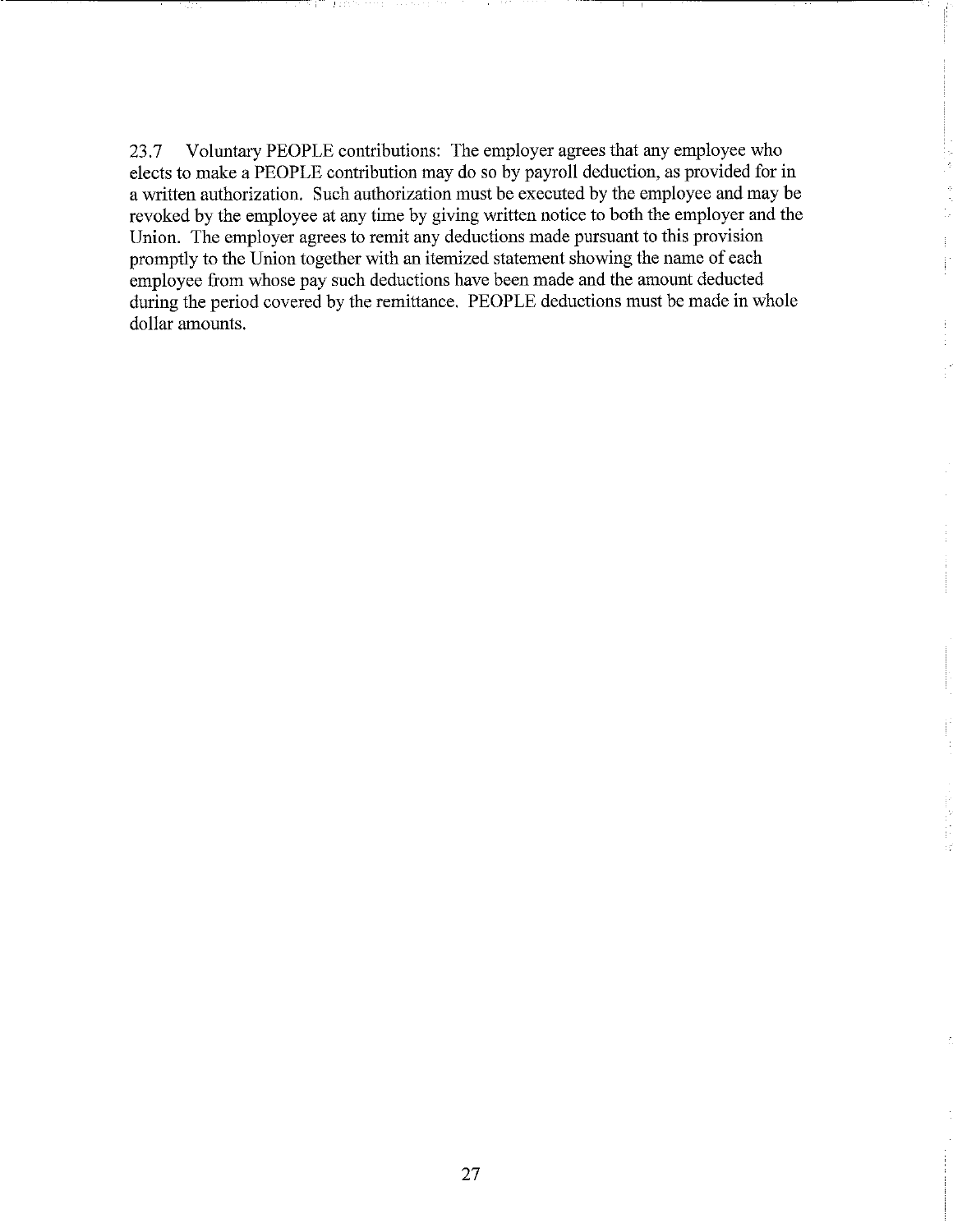# ARTICLE XXIV- DURATION

-- -----,--------;- ---------,----,------,---------,--------~--

24.0 This Agreement shall remain in effect from July 1, 2013 through June 30,2018, and from year to year thereafter unless either party requests negotiations in accordance with MERA.

Agreed on this  $\iiint_{\text{day of}} \widehat{J}_{L} \widehat{l}$ . 2014

President AFSCME Local 991

and the first state of the

.rintendent, Finance and Management Manchester BOE

Wayne Marsha

AFSCME Council4, AFL-CIO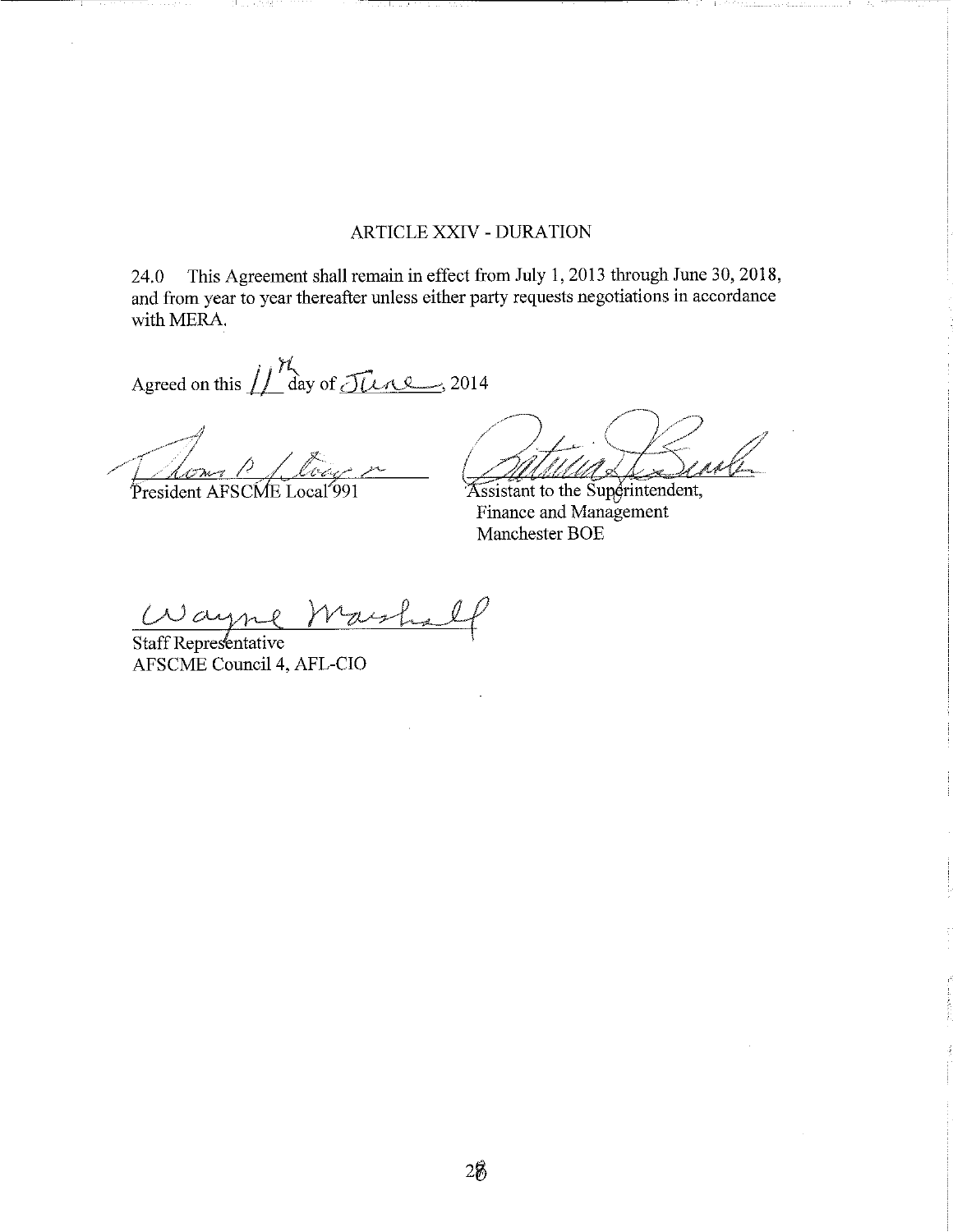# **Appendix A**

# SALARY SCHEDULES

| <b>Secretary Wage</b> |         |         |         |                    |         |         |         |         |         |
|-----------------------|---------|---------|---------|--------------------|---------|---------|---------|---------|---------|
| <b>Schedule</b>       | 2.00%   | 2.00%   |         |                    | 2.00%   |         |         |         |         |
|                       | Class 1 |         |         | Class <sub>2</sub> |         |         | Class 3 |         |         |
|                       | Hourly  |         |         | Hourly             |         |         | Hourly  |         |         |
| Step 1                | 2013/14 | 2014/15 | 2015/16 | 2013/14            | 2014/15 | 2015/16 | 2013/14 | 2014/15 | 2015/16 |
| 52 Week               | \$26.34 | \$26.86 | \$27.40 | \$24.38            | \$24.87 | \$25.36 | \$22.55 | \$23.00 | \$23.46 |
| 44 Week               | \$26.34 | \$26.86 | \$27.40 | \$24.38            | S24.87  | \$25.36 | \$22.55 | \$23.00 | \$23.46 |
| 40 Week               | \$26.34 | \$26.86 | \$27.40 | \$24.38            | \$24.87 | \$25.36 | \$22.55 | \$23.00 | \$23.46 |
| Step 2                |         |         |         |                    |         |         |         |         |         |
| 52 Week               | \$27.41 | \$27.96 | \$28.51 | \$25.36            | \$25.86 | \$26.38 | \$23.48 | \$23.95 | \$24.43 |
| 44 Week               | \$27.41 | \$27.96 | \$28.51 | \$25.36            | \$25.86 | \$26.38 | \$23.48 | \$23.95 | \$24.43 |
| 40 Week               | \$27.41 | \$27.96 | \$28.51 | \$25.36            | \$25.86 | \$26.38 | \$23.48 | \$23.95 | \$24.43 |
| Step 3                |         |         |         |                    |         |         |         |         |         |
| 52 Week               | \$28.50 | \$29.07 | \$29.65 | \$26.39            | \$26.92 | \$27.45 | \$24.41 | \$24.90 | \$25.39 |
| 44 Week               | \$28.50 | \$29.07 | \$29.65 | \$26.39            | \$26.92 | \$27.45 | \$24.41 | \$24.90 | \$25.39 |
| 40 Week               | \$28.50 | \$29.07 | \$29.65 | \$26.39            | \$26.92 | \$27.45 | \$24.41 | \$24.90 | \$25.39 |

-29-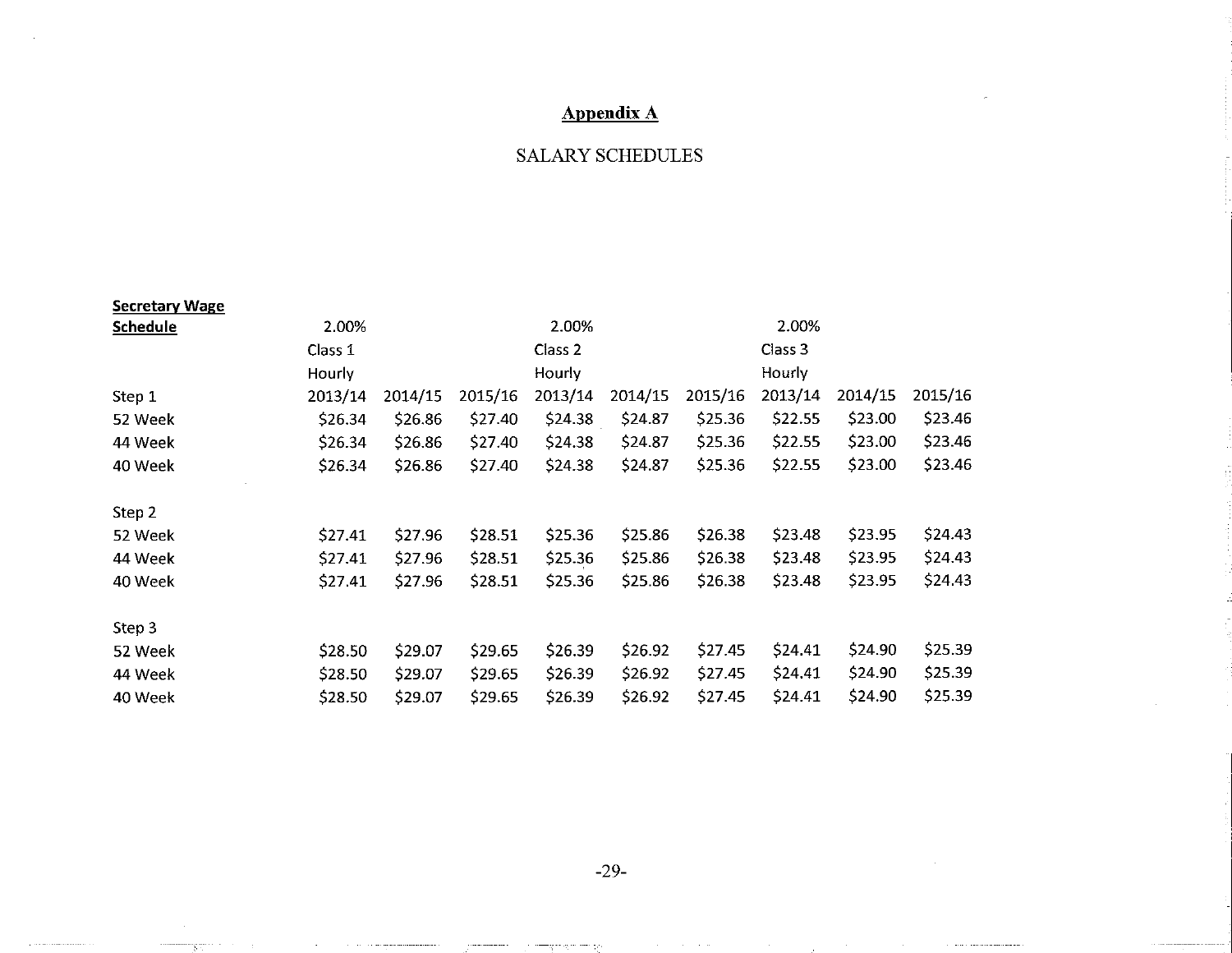# **IT Wage Schedule**

 $\pm$  -  $\sqrt[3]{\alpha_1^2+\cdots+\alpha_n^2}$  ,  $\pm$   $\pm$   $\pm$   $\pm$   $\pm$   $\pm$ 

|                | 2013/14 | 2014/15 2015/16 |                                                                          |
|----------------|---------|-----------------|--------------------------------------------------------------------------|
| <b>Step</b>    | 0% GWI  | 2.00%           | 2.00%                                                                    |
| 1              | 24.91   | 25.41           | 25.92                                                                    |
| $\overline{2}$ | 26.43   | 26.96           | 27.50                                                                    |
| 3              | 28.03   | 28.59           | 29.16                                                                    |
| 4              | 29.74   | 30.33           | 30.94                                                                    |
| 5.             | 31.54   | 32.17           | 32.81<br>$\alpha$ , $\alpha$ , $\alpha$ , $\alpha$ , $\alpha$ , $\alpha$ |
| 6              | 33.46   | 34.13           | 34.81                                                                    |
| 7              | 35.50   | 36.21           | 36.93                                                                    |
| 8              | 37.66   | 38.41           | 39.18                                                                    |